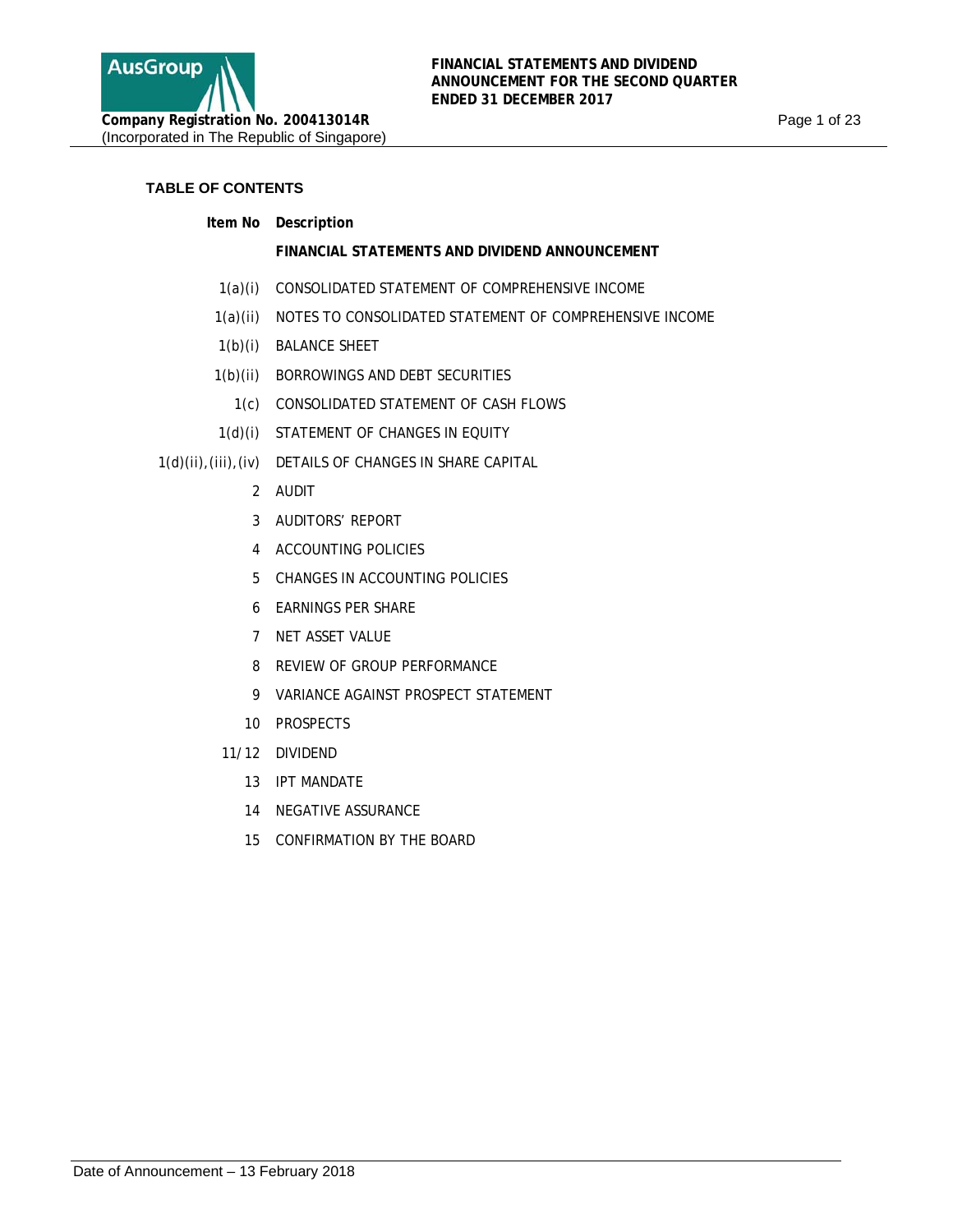

### PART I INFORMATION REQUIRED FOR ANNOUNCEMENTS OF QUARTERLY (Q1, Q2, Q3 & Q4), HALF-**YEAR AND FULL YEAR RESULTS**

**1(a) An income statement (for the group) together with a comparative statement for the corresponding period of the immediately preceding financial year**

### **1(a) (i) CONSOLIDATED STATEMENT OF COMPREHENSIVE INCOME**

*(Amounts expressed in thousands of Australian Dollar ("AU\$") currency)*  **These statements have not been audited.** 

|                                                                                                              | <b>GROUP</b> |           | $+/(-)$ | <b>GROUP</b> |                            | $+/(-)$ |
|--------------------------------------------------------------------------------------------------------------|--------------|-----------|---------|--------------|----------------------------|---------|
|                                                                                                              | 20 2018      | 20 2017   | %       | HY 2018      | HY 2017                    | %       |
|                                                                                                              | AU\$'000     | AU\$'000  |         | AU\$'000     | AU\$'000                   |         |
| Continuing operations                                                                                        |              |           |         |              |                            |         |
| Revenue                                                                                                      | 150,164      | 106,284   | 41.3    | 303,910      | 206,366                    | 47.3    |
| Cost of sales                                                                                                | (138, 968)   | (96, 773) | 43.6    | (281, 321)   | (186, 952)                 | 50.5    |
| Gross profit                                                                                                 | 11,196       | 9,511     | 17.7    | 22,589       | 19,414                     | 16.4    |
| Gross margin                                                                                                 | 7.5%         | 8.9%      |         | 7.4%         | 9.4%                       |         |
| Other operating (loss) / income                                                                              | (236)        | 607       | (138.9) | 310          | 990                        | (68.7)  |
| Other operating costs                                                                                        | (2, 354)     | (1, 878)  | 25.4    | (5, 312)     | (5,008)                    | 6.1     |
| Administrative expenses                                                                                      | (1, 525)     | (3, 126)  | (51.2)  | (3, 853)     | (8, 761)                   | (56.0)  |
| Marketing and distribution expenses                                                                          | (328)        | (349)     | (6.0)   | (576)        | (751)                      | (23.3)  |
| Profit from operations                                                                                       | 6,753        | 4,765     | 41.7    | 13,158       | 5,884                      | 123.6   |
| Finance costs                                                                                                | (3, 312)     | (3, 733)  | (11.3)  | (6,609)      | (7, 957)                   | (16.9)  |
| Net gain on partial debt restructure                                                                         | 861          | ÷.        | N.M.    | 1,313        | ÷.                         | N.M.    |
| Profit / (loss) before income tax                                                                            | 4,302        | 1,032     | 316.7   | 7,862        | (2,073)                    | N.M.    |
| Income tax expense                                                                                           | (216)        | (75)      | 188.0   | (570)        | (307)                      | 85.7    |
| Profit / (loss) from continuing operations                                                                   | 4,086        | 957       | 326.8   | 7,292        | (2, 380)                   | N.M.    |
| Discontinued operations                                                                                      |              |           |         |              |                            |         |
| (Loss) / profit from discontinued operations, net of tax                                                     | (19)         | 137       | (113.9) | (101)        | 1,313                      | N.M.    |
| Net profit / (loss) for the period                                                                           | 4,067        | 1,094     | 271.6   | 7,191        | (1,067)                    | N.M.    |
| Net profit / (loss) %                                                                                        | 2.7%         | 1.0%      |         | 2.4%         | (0.5%)                     |         |
| Profit / (loss) attributable to:                                                                             |              |           |         |              |                            |         |
| Owners of the Company                                                                                        | 4,067        | 1,106     | 267.7   | 7,191        | (975)                      | N.M.    |
| Non-controlling interests                                                                                    |              | (12)      | N.M.    |              | (92)                       | N.M.    |
|                                                                                                              | 4,067        | 1,094     | 271.8   | 7,191        | (1,067)                    | N.M.    |
| Profit / (loss) attributable to the owners of the Company:                                                   |              |           |         |              |                            |         |
| Profit / (loss) from continuing operations                                                                   | 4,086        | 969       | 321.7   | 7,292        | (2, 288)                   | N.M.    |
| (Loss) / (profit) from discontinued operations                                                               | (19)         | 137       | (113.9) | (101)        | 1,313                      | N.M.    |
|                                                                                                              | 4,067        | 1,106     | 267.7   | 7,191        | (975)                      | N.M.    |
| Earnings / (loss) per ordinary share attributable to equity<br>holders of the Company (AU\$ cents per share) |              |           |         |              |                            |         |
| - basic                                                                                                      | 0.3          | 0.1       | 200.0   | 0.5          | (0.1)                      | N.M.    |
| - diluted                                                                                                    | 0.3          | 0.1       | 200.0   | 0.5          | $\boldsymbol{\cdot}^\star$ | N.M.    |
| * Diluted earnings per share is not disclosed as it was<br>anti-dilutive.                                    |              |           |         |              |                            |         |
| N.M. - Not meaningful                                                                                        |              |           |         |              |                            |         |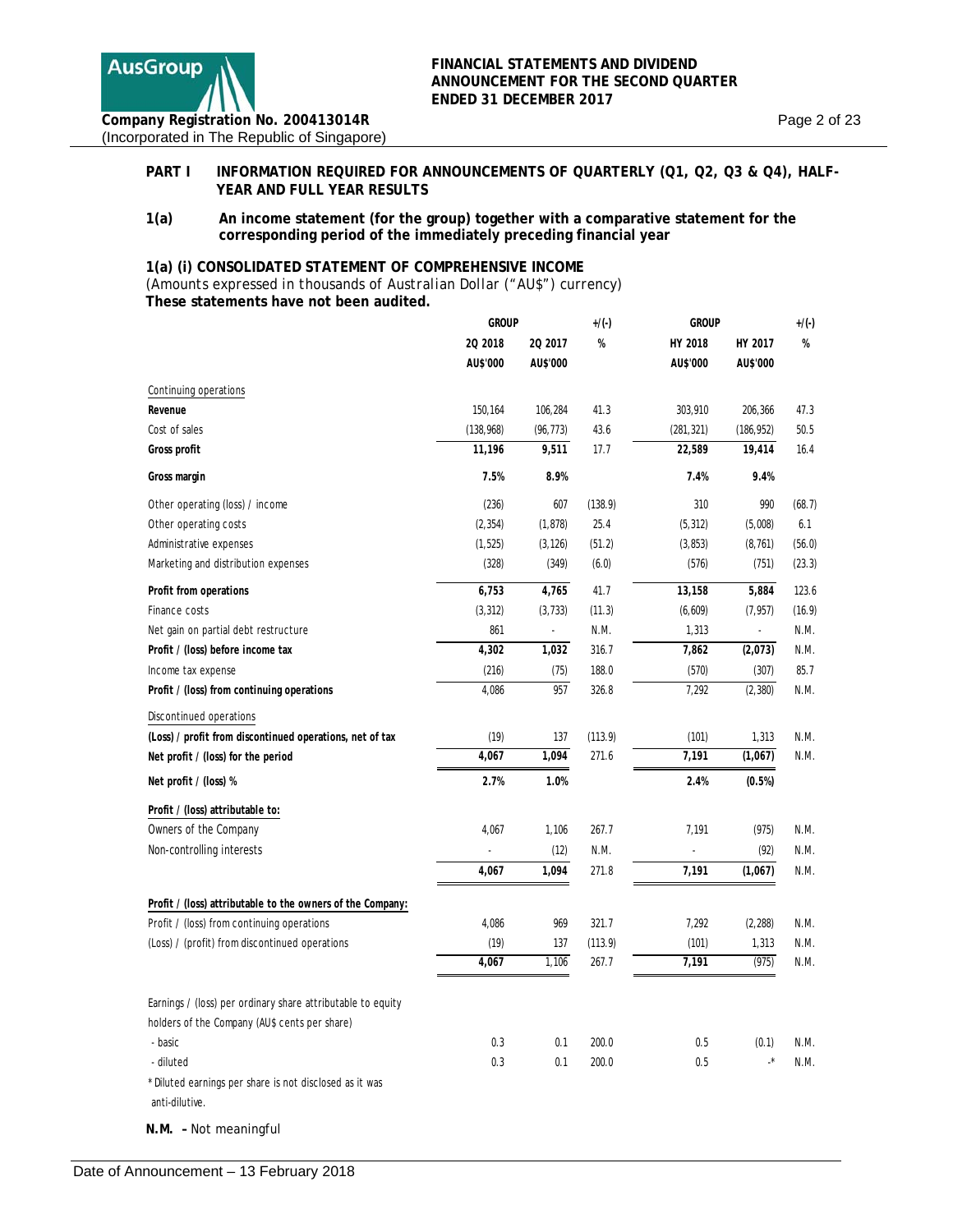# **1(a) (i) CONSOLIDATED STATEMENT OF COMPREHENSIVE INCOME (CONTINUED)**

| 20 2018  | 20 2017  | %            | HY 2018  | HY 2017      | %      |
|----------|----------|--------------|----------|--------------|--------|
| AU\$'000 | AU\$'000 |              | AU\$'000 | AU\$'000     |        |
| 4,067    | 1,094    | 271.6        | 7,191    | (1,067)      | N.M.   |
|          |          |              |          |              |        |
| (4, 812) | 1,848    | N.M.         | (3,647)  | 6,852        | N.M.   |
| (4, 812) | 1,848    | N.M.         | (3,647)  | 6,852        | N.M.   |
| (745)    | 2,942    | N.M.         | 3,544    | 5,785        | (38.7) |
|          |          |              |          |              |        |
| (745)    | 3,011    | N.M.         | 3,544    | 5,902        | (40.0) |
|          | (69)     | N.M.         |          | (117)        | N.M.   |
| (745)    | 2,942    | N.M.         | 3,544    | 5,785        | (38.7) |
|          |          | <b>GROUP</b> | $+/(-)$  | <b>GROUP</b> |        |

### **1(a)(ii) NOTES TO CONSOLIDATED STATEMENT OF COMPREHENSIVE INCOME**

## **A. PROFIT/(LOSS) FROM OPERATIONS**

### **The following items have been included in determining the profit/(loss) before taxation**

|                                                              | <b>GROUP</b> |          | $+/(-)$ | <b>GROUP</b> |          | $+/(-)$ |
|--------------------------------------------------------------|--------------|----------|---------|--------------|----------|---------|
|                                                              | 20 2018      | 20 2017  | %       | HY 2018      | HY 2017  | %       |
|                                                              | AU\$'000     | AU\$'000 |         | AU\$'000     | AU\$'000 |         |
| Other operating income                                       |              |          |         |              |          |         |
| Interest income                                              | 117          | (9)      | N.M.    | 336          | 88       | 281.8   |
| (Loss) / profit on sale of property, plant and equipment     | (722)        | 38       | N.M.    | (570)        | 252      | N.M.    |
| Other income                                                 | 346          | 397      | (12.8)  | 495          | 561      | (11.8)  |
| Foreign exchange gain                                        | 23           | 181      | (87.3)  | 49           | 89       | (44.9)  |
| Total other operating (loss) / income                        | (236)        | 607      | N.M.    | 310          | 990      | (68.7)  |
| Amortisation and depreciation                                |              |          |         |              |          |         |
| Depreciation of property, plant & equipment included in      |              |          |         |              |          |         |
| cost of sales                                                | 2,353        | 2,342    | 0.5     | 3,951        | 4,760    | (17.0)  |
| Amortisation of intangible assets included in cost of sales  | 163          | 211      | (22.7)  | 475          | 422      | 12.6    |
| Depreciation of property, plant & equipment included in      |              |          |         |              |          |         |
| administrative expenses                                      | 167          | 122      | 36.9    | 288          | 244      | 18.0    |
| Amortisation of intangible assets included in administrative |              |          |         |              |          |         |
| expenses                                                     | 88           | 473      | (81.4)  | 723          | 994      | (27.3)  |
| Total amortisation and depreciation                          | 2,771        | 3,148    | (12.0)  | 5,437        | 6,420    | (15.3)  |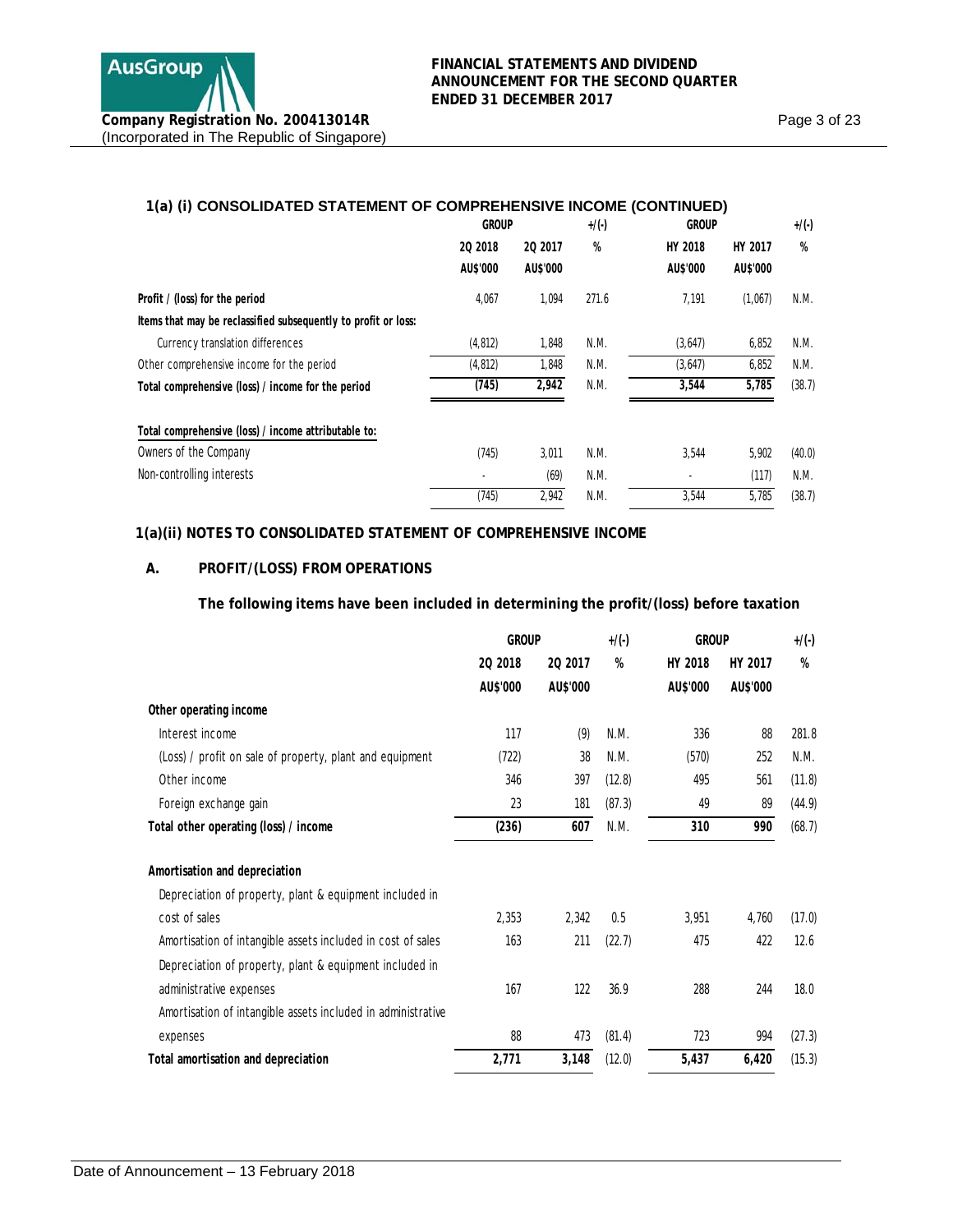Page 4 of 23

## **1(a) (ii) NOTES TO CONSOLIDATED STATEMENT OF COMPREHENSIVE INCOME (CONTINUED)**

## **A. PROFIT/(LOSS) FROM OPERATIONS (CONTINUED)**

|                                                | <b>GROUP</b> |          | $+/(-)$ | <b>GROUP</b> |          | $+/(-)$ |
|------------------------------------------------|--------------|----------|---------|--------------|----------|---------|
|                                                | 20 2018      | 20 2017  | %       | HY 2018      | HY 2017  | %       |
|                                                | AU\$'000     | AU\$'000 |         | AU\$'000     | AU\$'000 |         |
| Employee share and share option scheme expense | 64           | 312      | (79.5)  | 126          | 488      | (74.2)  |

### **B. FINANCE COSTS**

|                                  |          | <b>GROUP</b> |        | <b>GROUP</b> |          | $+/(-)$ |
|----------------------------------|----------|--------------|--------|--------------|----------|---------|
|                                  | 20 2018  | 20 2017      | %      | HY 2018      | HY 2017  | %       |
|                                  | AU\$'000 | AU\$'000     |        | AU\$'000     | AU\$'000 |         |
| Loans                            | 3,295    | 3,721        | (11.4) | 6,553        | 7,872    | (16.8)  |
| Bank guarantee fees              |          | 11           | (90.9) | 23           | 83       | (72.3)  |
| Finance leases and hire purchase | 16       |              | N.M.   | 33           |          | N.M.    |
| Total finance costs              | 3,312    | 3,733        | (11.3) | 6,609        | 7.957    | (16.9)  |

### **C. INCOME TAX EXPENSE**

|                                               | <b>GROUP</b> |          | <b>GROUP</b> |          |          |      |
|-----------------------------------------------|--------------|----------|--------------|----------|----------|------|
|                                               | 20 2018      | 20 2017  |              | HY 2018  | HY 2017  |      |
|                                               | AU\$'000     | AU\$'000 |              | AU\$'000 | AU\$'000 |      |
| Income tax benefit / (expense)                | 25           | (183)    | N.M.         | (62)     | ٠        | N.M. |
| Withholding tax expense:                      |              |          |              |          |          |      |
| - current year                                | (241)        | (307)    | (21.5)       | (508)    | (307)    | 65.5 |
| De-recognition of DTA                         | ٠            | 415      | N.M.         |          | ٠        | N.M. |
|                                               | (216)        | (75)     | 188.0        | (570)    | (307)    | 85.7 |
| Income tax expense percentage (%)             | (5%)         | (7%)     |              | (8%)     | N.M.     |      |
| Tax expense relating to continuing operations | (216)        | (75)     | 188.0        | (570)    | (307)    | 85.7 |
| Total income tax expense                      | (216)        | (75)     | 188.0        | (570)    | (307)    | 85.7 |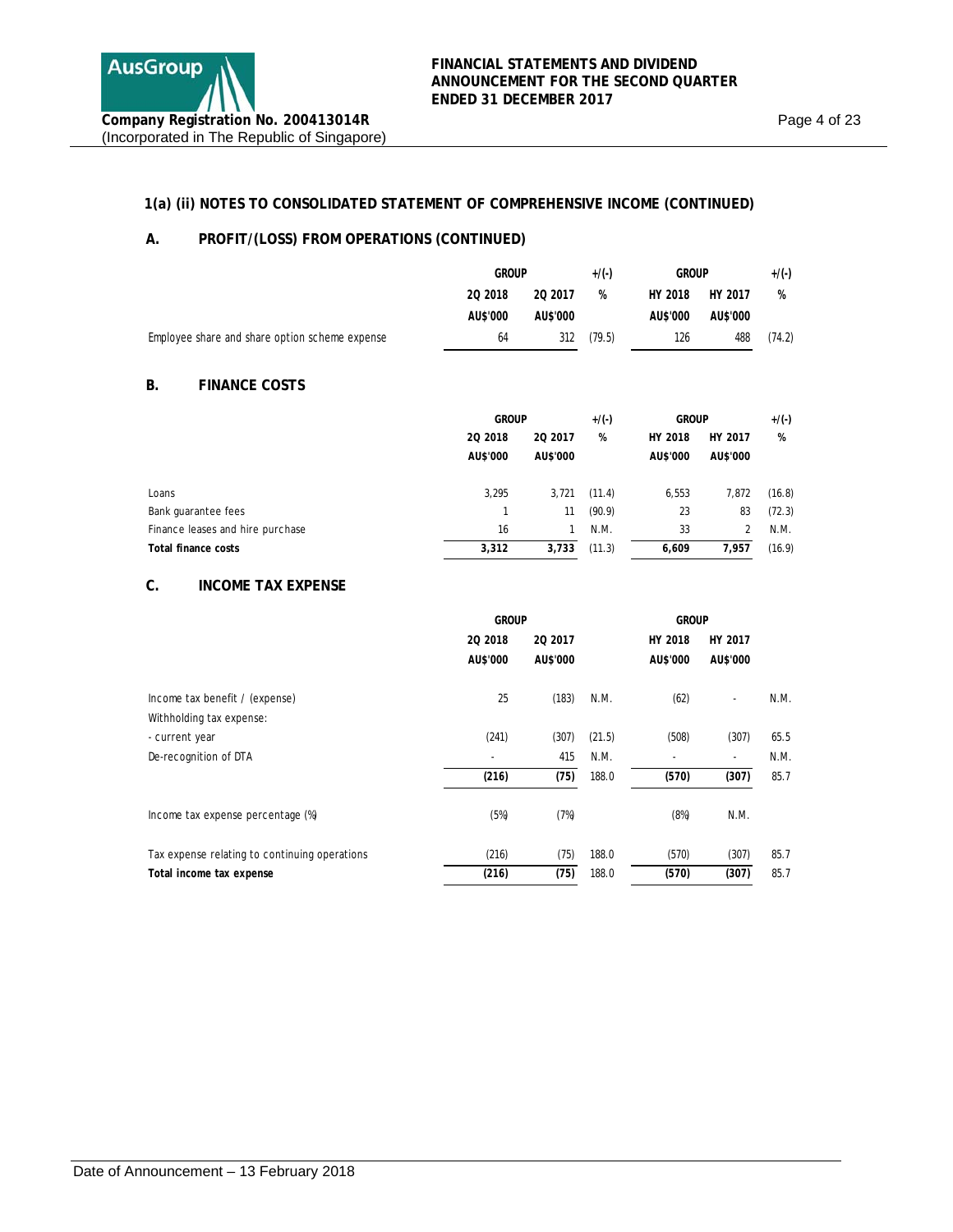

Page 5 of 23

### **1(b)(i) A balance sheet (for the issuer and group), together with a comparative statement as at the end of the immediately preceding financial year**

|                                             | Group      | Group      | Company               | Company    |
|---------------------------------------------|------------|------------|-----------------------|------------|
|                                             | As at      | As at      | As at                 | As at      |
|                                             | 31/12/2017 | 30/06/2017 | 31/12/2017            | 30/06/2017 |
|                                             | AU\$'000   | AU\$'000   | AU\$'000              | AU\$'000   |
| <b>CURRENT ASSETS</b>                       |            |            |                       |            |
| Cash and cash equivalents                   | 33,475     | 33,851     | 154                   | 163        |
| Trade receivables                           | 121,431    | 133,022    |                       |            |
| Other receivables and prepayments           | 8,614      | 7,144      | 607                   | 593        |
| Inventories                                 | 5,359      | 3,096      |                       |            |
| Total current assets                        | 168,879    | 177,113    | 761                   | 756        |
| <b>NON-CURRENT ASSETS</b>                   |            |            |                       |            |
| Property, plant and equipment               | 84,821     | 87,420     |                       |            |
| Goodwill                                    | 10,994     | 10,994     |                       |            |
| Intangible assets                           | 35,594     | 36,576     |                       |            |
| Due from subsidiaries                       |            |            | 75,298                | 98,895     |
| Investments in subsidiaries                 |            |            | 81,218                | 79,126     |
| Deferred income tax assets                  | 100        | 110        |                       |            |
| Total non-current assets                    | 131,509    | 135,100    | 156,516               | 178,021    |
| Total assets                                | 300,388    | 312,213    | 157,277               | 178,777    |
| <b>CURRENT LIABILITIES</b>                  |            |            |                       |            |
| Trade payables                              | 50,236     | 47,843     |                       |            |
| Other payables                              | 59,608     | 66,826     | 1,713                 | 2,273      |
| Due to subsidiaries                         |            |            | 7,920                 | 7,996      |
| Borrowings                                  | 91,997     | 44,801     | 86,782                | 41,395     |
| Accruals for other liabilities and charges  | 27,885     | 19,993     |                       |            |
| Current income tax liabilities              | 1,307      | 528        | 38                    | 153        |
| <b>Total current liabilities</b>            | 231,033    | 179,991    | 96,453                | 51,817     |
| <b>NON-CURRENT LIABILITIES</b>              |            |            |                       |            |
| Deferred income tax liabilities             | 1,663      | 1,871      |                       |            |
| Borrowings                                  | 32,911     | 105,893    | 32,911                | 105,893    |
| Accruals for other liabilities and charges  | 1,451      | 1,160      |                       |            |
| Total non-current liabilities               | 36,025     | 108,924    | 32,911                | 105,893    |
| <b>Total liabilities</b>                    | 267,058    | 288,915    | 129,364               | 157,710    |
| <b>EQUITY</b>                               |            |            |                       |            |
| Capital and reserves attributable to equity |            |            |                       |            |
| Share capital                               | 162,647    | 156,285    | 162,647               | 156,285    |
| Capital reserve                             | (163)      | (163)      | (163)                 | (163)      |
| Share-based payment reserve                 | 5,309      | 5,183      | 5,309                 | 5,183      |
| Foreign currency translation reserve        | 16,270     | 19,917     | 26,732                | 25,009     |
| <b>Accumulated losses</b>                   | (150, 733) | (157, 924) | (166, 612)            | (165, 247) |
| Total equity                                | 33,330     | 23,298     | 27,913                | 21,067     |
| Total liabilities and equity                | 300,388    | 312,213    | $\overline{157}, 277$ | 178,777    |
|                                             |            |            |                       |            |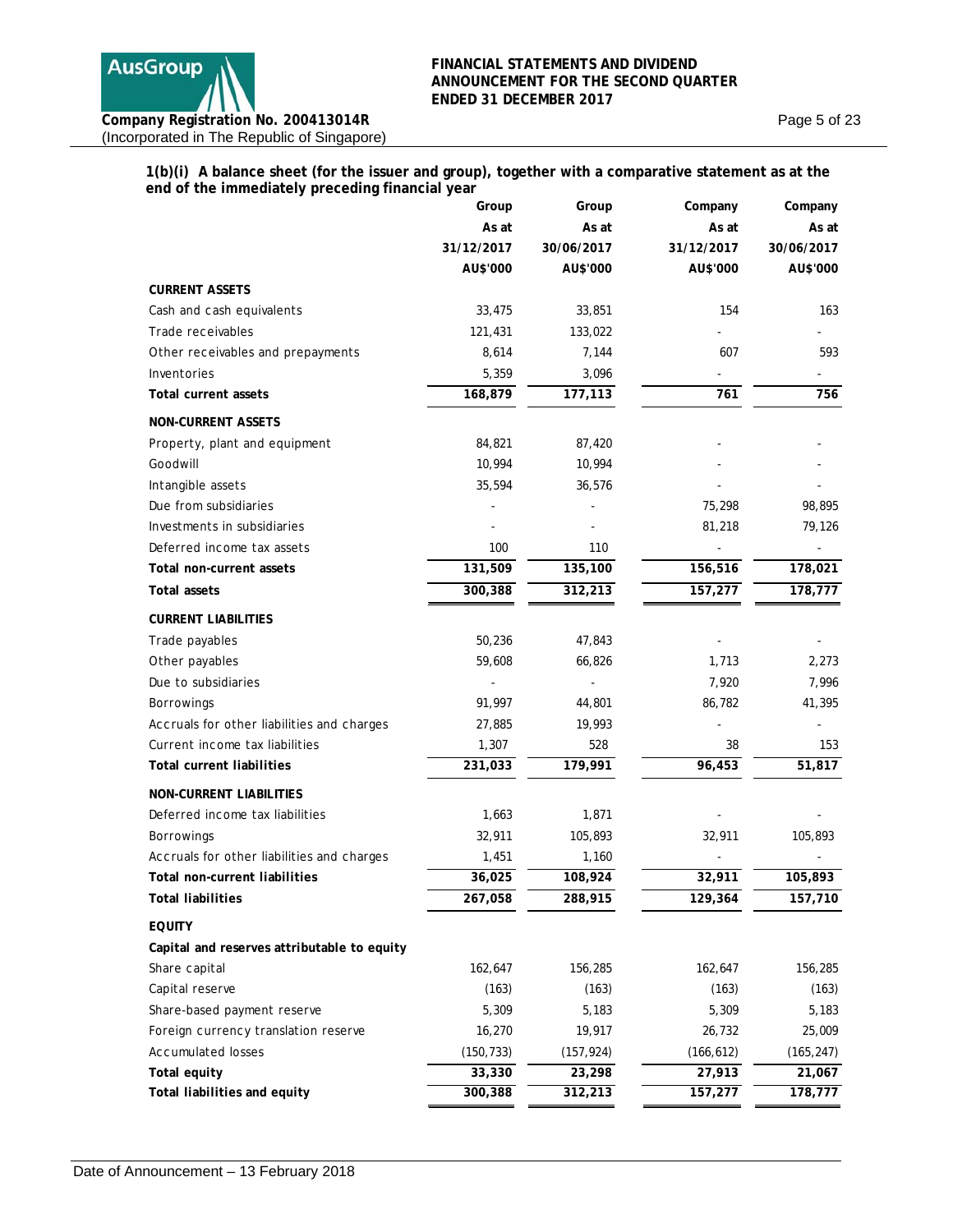| 1(b)(ii) Aggregate amount of group's borrowings and debt securities |            |            |            |           |
|---------------------------------------------------------------------|------------|------------|------------|-----------|
|                                                                     | 31/12/2017 |            | 30/06/2017 |           |
|                                                                     | AU\$'000   | AU\$'000   | AU\$'000   | AU\$'000  |
|                                                                     | Secured    | Unsecured  | Secured    | Unsecured |
| Amount repayable in one year or less,                               |            |            |            |           |
| or on demand                                                        | 91,997     |            | 44,801     |           |
| Amount repayable after one year                                     |            | 32,911     | 73,909     | 31,984    |
| <b>Borrowings Summary</b>                                           |            |            |            |           |
|                                                                     | 31/12/2017 | 30/06/2017 |            |           |
|                                                                     | AU\$'000   | AU\$'000   |            |           |
| Multi Currency Notes                                                | 71,684     | 74,246     |            |           |
| DBS Term Loan - USD                                                 | 12,723     | 13,944     |            |           |
| DBS Short Term Loan - AUD                                           | 2,375      | 13,900     |            |           |
| DBS Short Term Bridge Loan - AUD                                    |            | 13,551     |            |           |
| Shareholder Loan                                                    | 32,911     | 31,984     |            |           |
| Insurance funding / finance leases                                  | 5,215      | 3,069      |            |           |
| Total borrowings                                                    | 124,908    | 150,694    |            |           |

### **Multi Currency Notes**

On 20 October 2014, the Company (the "issuer") announced that it had issued S\$110m 7.45% Notes due in 2016 (the "Notes") pursuant to the S\$350m Multicurrency Debt Issuance Programme (the "Programme") established by the Issuer on 22 September 2014. DBS Bank Ltd., as sole arranger of the Programme, acted as the sole lead manager and bookrunner in relation to the issuance of the Notes. The Notes, which bear interest at a fixed rate of 7.45% per annum and payable semi-annually in arrears, were due to mature on 20 October 2016.

On 13 September 2016 the Company commenced the S\$110m Noteholder Consent Solicitation Exercise (the "NCSE") to vary the terms of the Notes. On 5 October 2016 the Noteholders voted in favour of the NCSE, and consequently the terms of the Notes were amended as follows with effect from that date:

- an upfront partial redemption of the Notes of S\$4.0m was made on 18 November 2016;
- maturity of the Notes has been extended to 20 October 2018, with an option, at the election of the Noteholders, to extend the maturity further to 20 October 2019 upon an Extraordinary Resolution being passed in accordance with the Trust Deed;
- interest will be paid monthly at a rate of 7.95% pa for the year ending 19 October 2017 and 8.45% pa for the year ending 19 October 2018;
- upon redemption of the Notes, a make-whole premium such that the total interest paid for the period from 20 October 2016 to redemption is equal to 9.45%pa of the original principal value of the Notes;
- upon redemption of the Notes pursuant to the sale of the port assets, then 10% of any capital gains (calculated based on the actual costs incurred) valued on such sale would be payable to the Noteholders on a pro-rata basis;
- notes are secured, on a shared first ranking basis, against all property and assets of NT Port and Marine Pty Ltd (previously known as Ezion Offshore Logistics Hub (Tiwi) Pty Ltd) on a fixed and floating basis and 100% of the shares of Ezion Offshore Logistics Hub Pte. Ltd ("EOLH") pursuant to a share charge; and
- financial covenants previously in place with regard to the Notes are removed.

At 31 December 2017 the Notes were classified as a current liability (30 June 2017: the Notes were classified as a non-current liability) and are secured.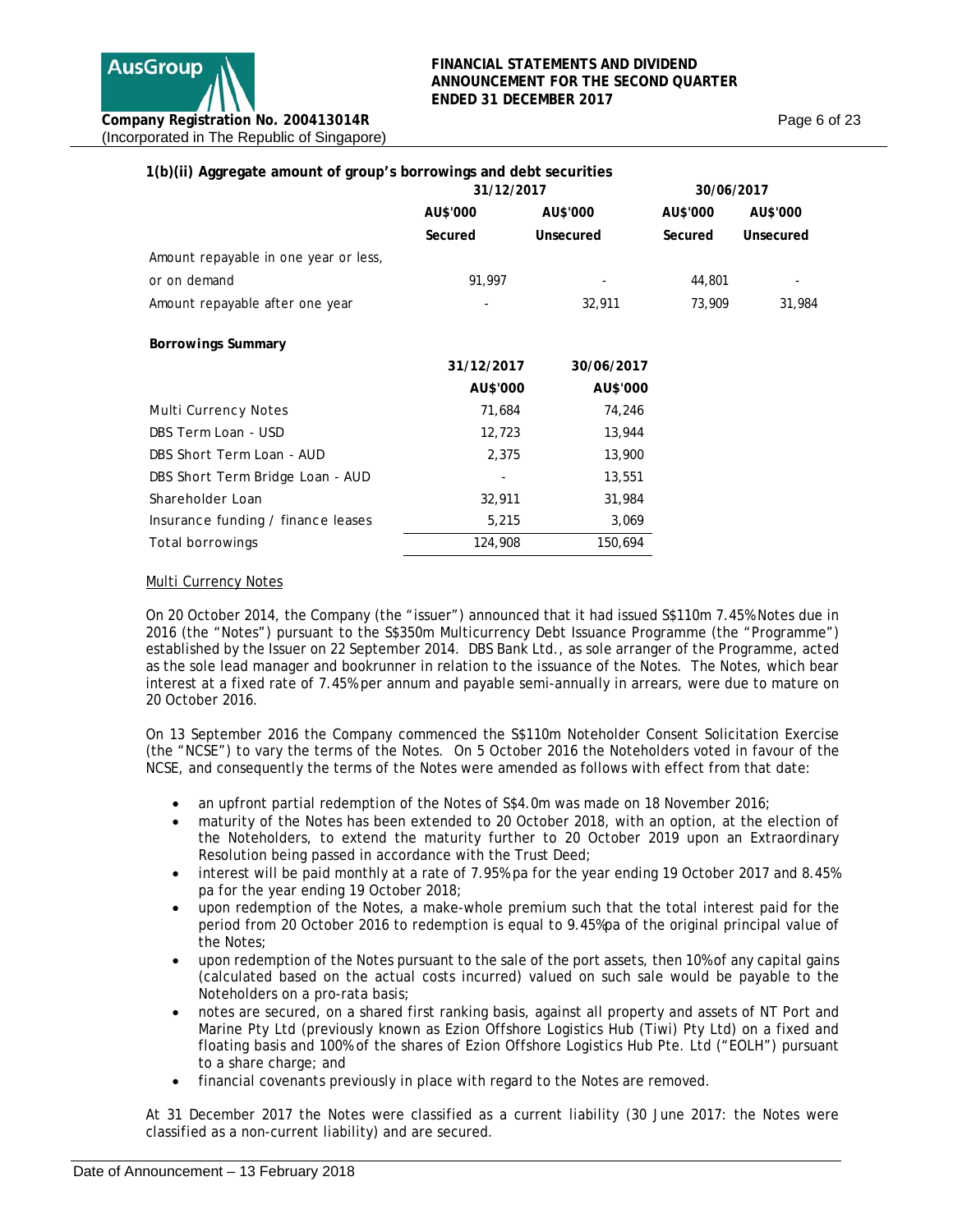

### **Exchange Offer**

On 30 June 2017, the Company announced the settlement of the Exchange Offer and as a result the Company completed the allotment and issue of 482,849,304 new Shares ("Exchange Shares") to Exchanging Noteholders on that date in exchange for S\$28,005,265 of the Notes. For further details of the Exchange Offer refer to the 2017 Annual Report.

### **Additional Exchange Offers**

On 13 July 2017, the Company announced the completion and issuance of 49,202,971 new ordinary shares at an issue price of S\$0.058 to an external party, Suntera Limited, in exchange for the settlement of approximately AU\$2.7 million owing by one of the Group's subsidiaries to the aforementioned external party. The financial impact and gain on conversion were recorded in Q1 FY2018.

On 11 September 2017, the Noteholders were further invited to convert notes to equity in the capital of the Company. On 29 September 2017, the Company announced the results of the additional exchange offer, following the closure of the offer period on 28 September 2017, whereby the total exchange consideration of the Notes converted to equity were S\$5,310,189, in exchange for 91,554,980 new shares in the Company. The new shares were listed and quoted on the SGX-ST on 2 October 2017, as a result this transaction and the associated gain on conversion were recorded in Q2 FY2018.

#### Loans from DBS Bank Ltd

On 1 April 2015, the Company announced that AusGroup Limited had entered into a facility agreement for a US\$20m 3 year term loan and AU\$76.5m Banker Guarantee facility (drawn down to AU\$30.9m as at June 2017) with DBS Bank Ltd in Singapore. The loan facility was used to refinance the previous facility at a much reduced all-in interest rate, while extending the Group's debt maturity profile to April 2018. As at 31 December 2017, US\$9.8m (equivalent to AU\$12.7m) of this balance had been utilised (30 June 2017: US\$10.8m (equivalent to AU\$13.9m)). Full repayment of the loan is due in late April 2018.

In 3Q FY2016 the Group entered into an AU\$30m Short Term loan facility with DBS Bank Ltd. As at 31 December 2017 AU\$2.4m of this balance was drawn down (30 June 2017: AU\$13.9m). The terms of this short term loan include covenant requirements consistent with that of the Group's other DBS facilities (refer below). In May 2017, AusGroup Limited entered into discussions with DBS Bank Ltd to convert the loan to a term facility with an expiry date of 31 December 2019. At 31 December 2017, the discussions are ongoing and are expected to be concluded in Q3 FY2018. Until this process is finalised this loan is classified as a current liability. During the quarter, AusGroup agreed with DBS Bank Limited to utilise AusGroup's restricted cash of AU\$8.7m to partially repay the Short Term loan facility. The remaining balance is repayable under an agreed schedule.

#### Surety bond facility from Vero

The Group holds an AU\$30m Surety bond facility with Vero to ensure the Group maintains its bonding capacity for bid bonds, performance bonds and financial guarantees.

#### Loans from related party (shareholder loan)

The repayment date of loans from Ezion Holdings Limited ("Ezion") are until after 30 June 2019 hence the loans are classified as non-current. At 31 December 2017 the amount owing on the loans by the Company to Ezion was AU\$32.9m (30 June 2017: AU\$32.0m) and are unsecured.

#### **Ezion Loan Capitalisation**

On 30 June 2017, the Company announced the completion of the Ezion Loan Capitalisation and the allotment and issue of 140,766,195 new Shares ("Capitalisation Shares") to Ezion on that date in exchange for settlement of US\$5,903,000 of the Shareholder Loan with Ezion. As a result, Ezion held 272,821,736 shares and the outstanding amount on the Shareholder Loan reduced from US\$30,505,342 to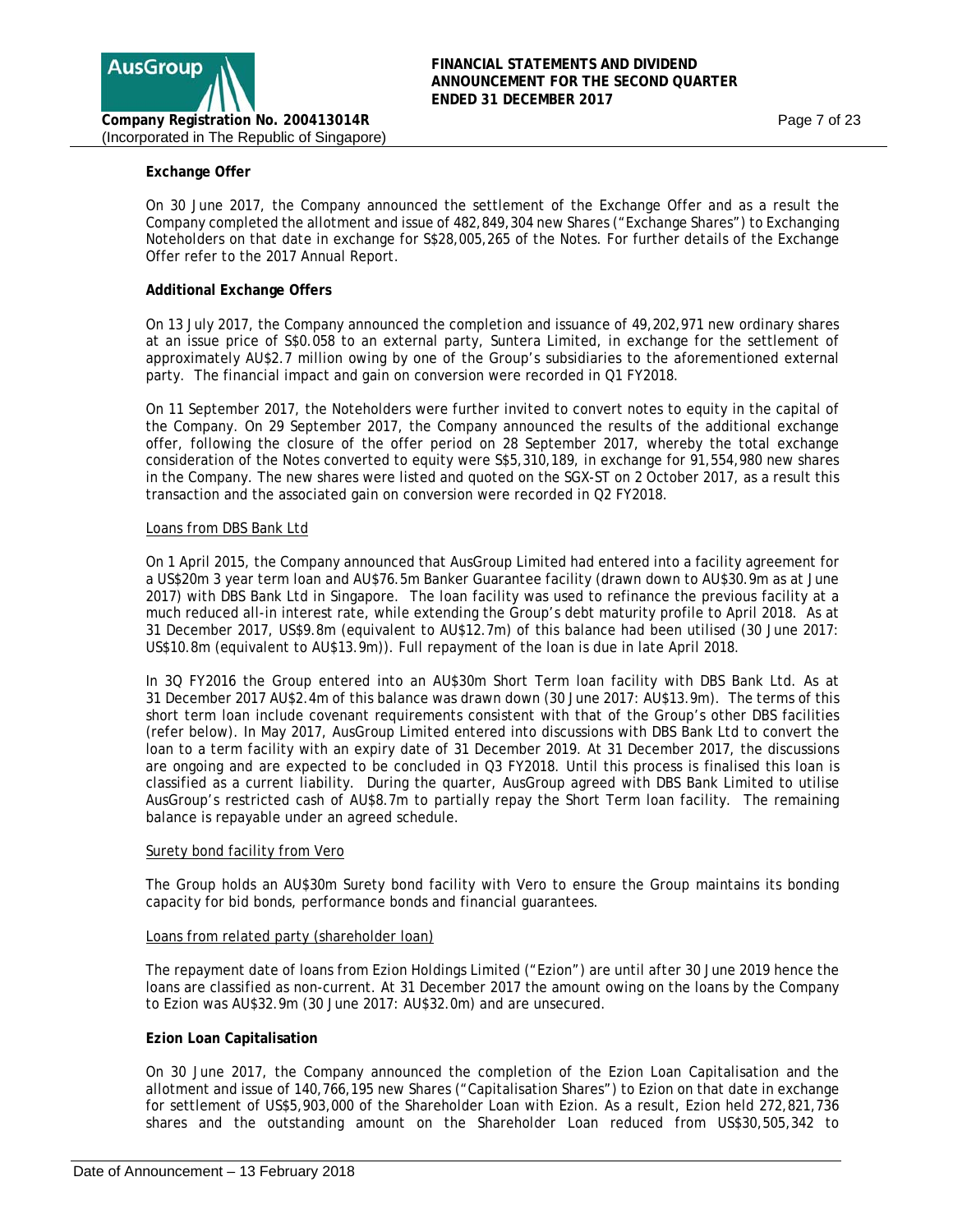

US\$24,602,342 (equivalent to AU\$31,984,324 at 30 June 2017). For further details of the Ezion Loan Capitalisation refer to the 2017 Annual Report.

#### **Details of secured collateral**

#### Multi Currency Notes

Refer to page 6 of this announcement regarding security that is pledged against the Notes following the Noteholder vote in favour of the NCSE on 5 October 2016.

#### DBS Bank Ltd

The following describes the security in issue to DBS Bank Ltd in relation to facilities and borrowings in issue to the Group.

A deed of charge executed by AGC Australia Pty Ltd incorporating an all-monies charge over the fixed deposit account maintained by AGC Australia Pty Ltd with DBS Bank Ltd ("the Lender") for an amount not less than AU\$1.25m (30 June 2017: AU\$11.9m). A fixed and floating charge executed by AusGroup Ltd, AusGroup Singapore Pte Ltd and Modern Access Services Singapore Pte Ltd in favour of the Lender.

First registered fixed and floating charge over all the present and future property, interests, rights and proceeds of AGC Australia Pty Ltd, AGC Industries Pty Ltd, MAS Australasia Pty Ltd, Seagate Structural Engineering Pty Ltd, AGC Energy & Infrastructure Pty Ltd and Resource People Pty Ltd ("Australian Group Companies"), including real and personal property, goodwill, uncalled and called but unpaid capital.

First registered real property mortgage by AGC Australia Pty Ltd over the commercial properties located at 15 Beach Street, Kwinana WA 6167.

#### **Facility covenants**

#### Multi Currency Notes

In accordance with the Noteholder vote in favour of the NCSE on 5 October 2016 (as outlined above), the Group renegotiated the terms of the Notes such that the financial covenants previously in place were removed following completion of the securitisation of the Notes referred to on page 6 of this announcement.

#### DBS Bank Ltd facilities and loans

AusGroup Limited is required to maintain in relation to the Consolidated Group a maximum gearing ratio as well as a maximum secured debt to total assets, a minimum EBITDA to interest cost cover and a minimum net worth (net assets). To note, the EBITDA to interest cost covenant applies only to stipulated test periods as outlined in the facility documents.

The Group is in breach of the maximum gearing ratio and minimum net worth covenants at 31 December 2017. However, waivers for these breaches for Q1 and Q2 FY2018 have been obtained from DBS Bank Ltd. The Group continues to discuss loans and facilities with DBS Bank Ltd, including financial covenants, to ensure that appropriate facilities are in place based on the Group's forecast business requirements. Under the facilities, the Company and the Group have a negative pledge requirement to ensure that no security is created, or permitted to be created, or have outstanding any security on or over the whole or any part of the respective undertakings, assets, property, revenues or rights to receive dividends, present or future.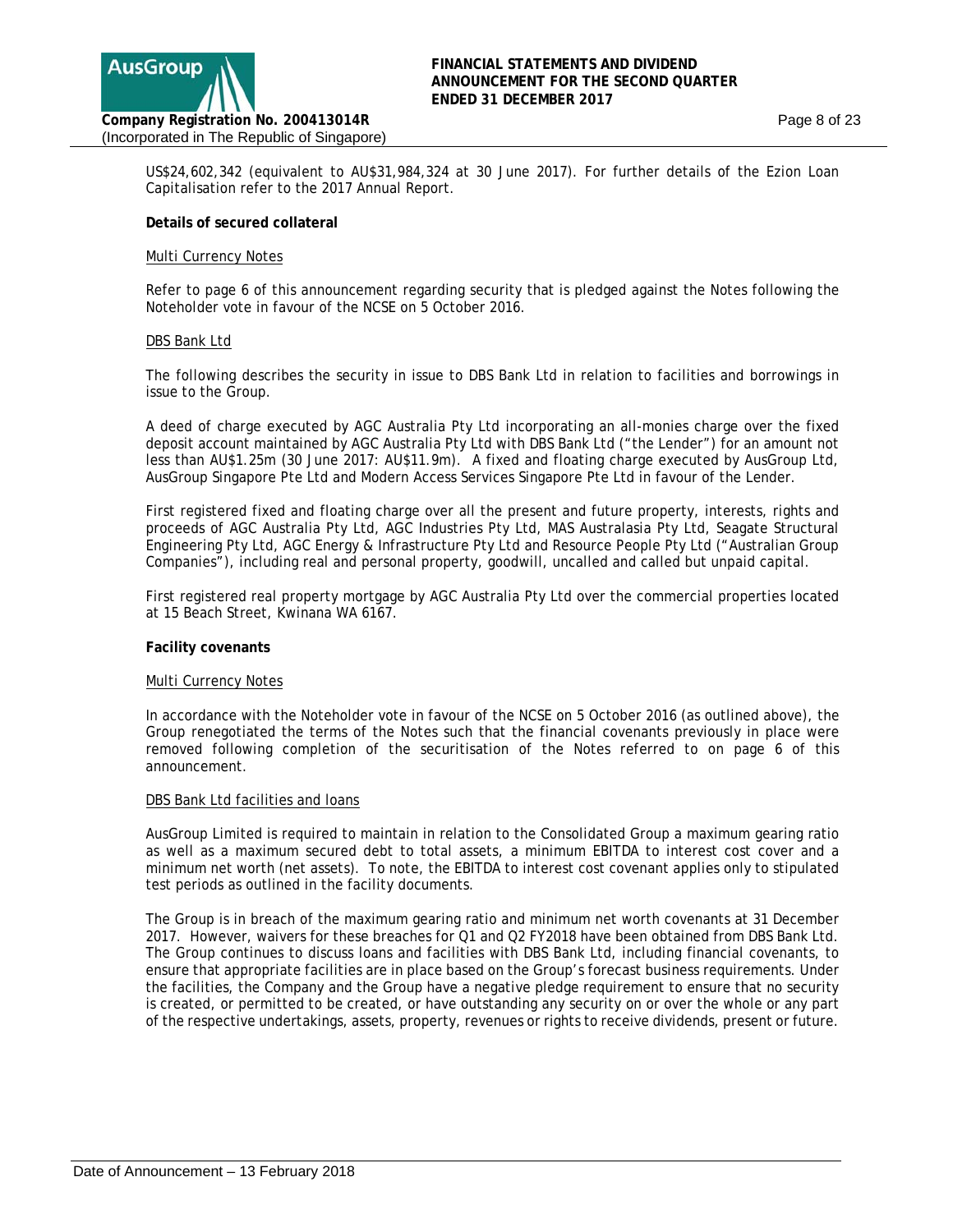Page 9 of 23

**1(c) A consolidated statement of cash flows (for the group), together with a comparative statement for the corresponding period of the immediately preceding financial year**

|                                                                                                 | <b>GROUP</b> | <b>GROUP</b> | <b>GROUP</b> | <b>GROUP</b> |
|-------------------------------------------------------------------------------------------------|--------------|--------------|--------------|--------------|
|                                                                                                 | 20 2018      | 20 2017      | HY 2018      | HY2017       |
|                                                                                                 | AU\$'000     | AU\$'000     | AU\$'000     | AU\$'000     |
| Cash flows from operating activities                                                            |              |              |              |              |
| Profit / (loss) after taxation                                                                  | 4,067        | 1,094        | 7,191        | (1,067)      |
| Add / (less) adjustments for:                                                                   |              |              |              |              |
| Depreciation of property, plant and equipment                                                   | 2,520        | 2,464        | 4,239        | 5,091        |
| Amortisation of intangible assets                                                               | 251          | 684          | 1,198        | 1,415        |
| Employee share and share option scheme expense                                                  | 64           | 312          | 126          | 488          |
| Net foreign exchange differences                                                                | (3, 193)     | (2, 528)     | (2,050)      | (1, 200)     |
| Loss / (profit) on disposal of property, plant and equipment                                    | 722          | (439)        | 570          | (2, 191)     |
| Gain on partial debt restructure                                                                | (861)        |              | (1, 313)     | ٠            |
| Interest income                                                                                 | (117)        | 9            | (336)        | (88)         |
| Finance costs                                                                                   | 3,312        | 3,813        | 6,609        | 8,155        |
| Income tax expense                                                                              | 216          | 75           | 570          | 307          |
| Operating cash flows before working capital changes                                             | 6,981        | 5,484        | 16,804       | 10,910       |
| Changes in operating assets and liabilities                                                     |              |              |              |              |
| Trade receivables                                                                               | 11,298       | 3,599        | 11,591       | 15,591       |
| Other receivables and prepayments                                                               | (3, 229)     | 1,079        | (1, 470)     | (4, 544)     |
| Inventories                                                                                     | (1, 483)     | (303)        | (2, 263)     | (510)        |
| Trade payables                                                                                  | (3, 818)     | 1,599        | 4,759        | (6,028)      |
| Accruals and other payables                                                                     | (16, 834)    | 4,252        | 1,349        | 5,057        |
| Cash (used in) / generated from operations                                                      | (7,085)      | 15,710       | 30,770       | 20,476       |
| Interest paid                                                                                   | (2, 437)     | (4,676)      | (4, 746)     | (6, 107)     |
| Interest received                                                                               | 117          |              | 336          | 88           |
| Income tax paid                                                                                 | (246)        | (551)        | (449)        | (551)        |
| Net cash (used in) / generated from operating activities                                        | (9,651)      | 10,483       | 25,911       | 13,906       |
|                                                                                                 |              |              |              |              |
| Cash flows from investing activities<br>Proceeds from disposal of property, plant and equipment | 1,009        | 1,398        | 1,685        | 1,832        |
| Purchase of property, plant and equipment                                                       | (992)        | (1, 511)     |              |              |
| Release of / (increase in) restricted cash                                                      |              |              | (3, 399)     | (2,062)      |
|                                                                                                 | 8,650        | (285)        | 10,650       | (285)        |
| Purchase of intangible assets                                                                   |              | (387)        |              | (387)        |
| Net cash generated from / (used in) investing activities                                        | 8,667        | (785)        | 8,936        | (902)        |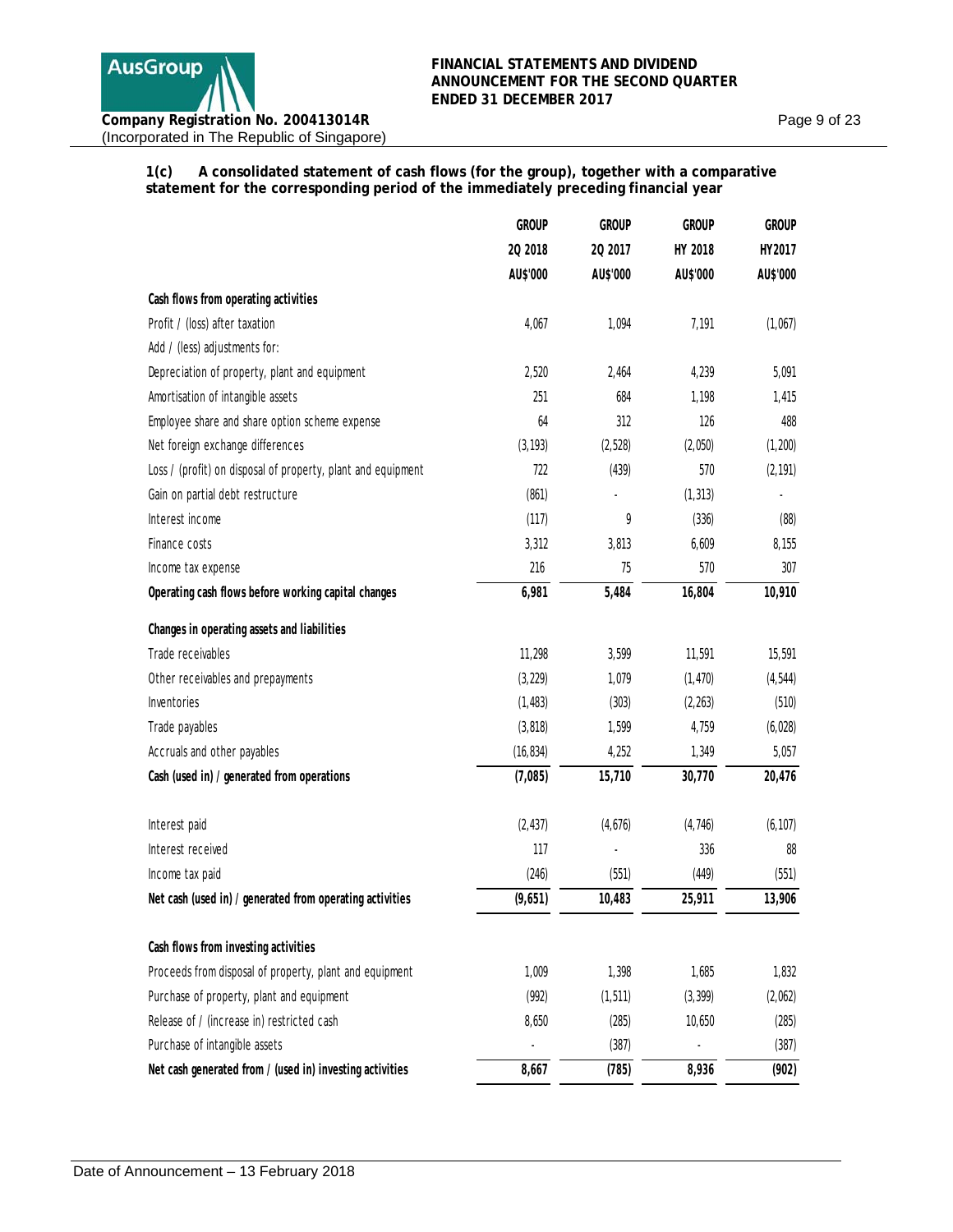

Page 10 of 23

| 1(c) Consolidated Statement of Cash Flows (continued)    |              |              |              |              |
|----------------------------------------------------------|--------------|--------------|--------------|--------------|
|                                                          | <b>GROUP</b> | <b>GROUP</b> | <b>GROUP</b> | <b>GROUP</b> |
|                                                          | 20 2018      | 20 2017      | HY 2018      | HY2017       |
|                                                          | AU\$'000     | AU\$'000     | AU\$'000     | AU\$'000     |
| Cash flows from financing activities                     |              |              |              |              |
| Repayment of finance leases                              | (987)        | (1, 353)     | (2,090)      | (1, 579)     |
| Proceeds from borrowings                                 | 3,898        | 1,863        | 3,898        | 7,296        |
| Repayment of borrowings                                  | (10, 429)    | (4, 524)     | (26, 380)    | (5,011)      |
| Net cash (used in) / generated from financing activities | (7, 518)     | (4, 014)     | (24, 572)    | 706          |
| Net (decrease) / increase in cash and cash equivalents   | (8, 502)     | 5,684        | 10,275       | 13,710       |
| Effect of exchange rate fluctuations on cash held        | (174)        | (9)          | (1)          | (44)         |
| Net (decrease) / increase in cash held                   | (8,676)      | 5,675        | 10,274       | 13,666       |
| Cash and cash equivalents at beginning of period         | 40,901       | 18,471       | 21,951       | 10,480       |
| Cash and cash equivalents at end of period               | 32,225       | 24,146       | 32,225       | 24,146       |
| Cash and cash equivalents represented by                 |              |              |              |              |
| Cash and bank balances                                   | 33,475       | 36,046       | 33,475       | 36,046       |
| *Restricted cash                                         | (1, 250)     | (11,900)     | (1,250)      | (11,900)     |
| Total cash and cash equivalents at end of period         | 32,225       | 24,146       | 32,225       | 24,146       |
|                                                          |              |              |              |              |

\* Restricted cash represents cash security held for bank guarantees issued.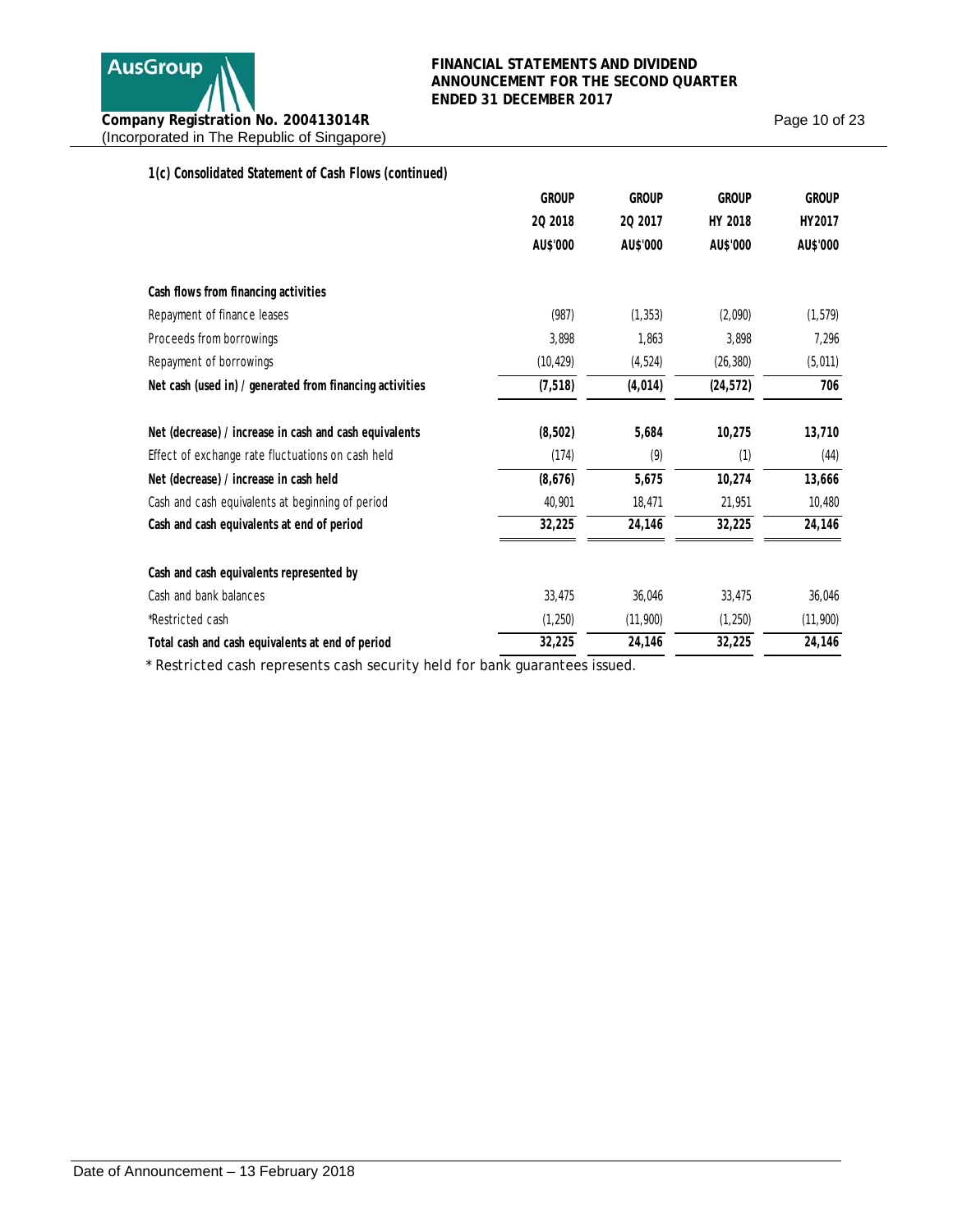

### **1(d)(i) A statement (for the issuer and group) showing either**

- **(i) all changes in equity, or**
- **(ii) changes in equity other than those arising from capitalisation issues and distributions to shareholders, together with a comparative statement for the corresponding period of the immediately preceding financial year**

|                                     |                |                | SHARE-         | <b>FOREIGN</b>  |                         |              |                    |               |
|-------------------------------------|----------------|----------------|----------------|-----------------|-------------------------|--------------|--------------------|---------------|
|                                     |                |                | <b>BASED</b>   | <b>CURRENCY</b> |                         |              | NON-               |               |
|                                     | <b>SHARE</b>   | <b>CAPITAL</b> | <b>PAYMENT</b> |                 | TRANSLATION ACCUMULATED |              | <b>CONTROLLING</b> | <b>TOTAL</b>  |
|                                     | <b>CAPITAL</b> | <b>RESERVE</b> | <b>RESERVE</b> | <b>RESERVE</b>  | LOSSES                  | <b>TOTAL</b> | <b>INTERESTS</b>   | <b>EQUITY</b> |
| Group                               | AU\$'000       | AU\$ '000      | AU\$'000       | AU\$'000        | AU\$'000                | AU\$'000     | AU\$'000           | AU\$'000      |
| HY 2018                             |                |                |                |                 |                         |              |                    |               |
| Balance as at 1 July 2017           | 156,285        | (163)          | 5,183          | 19,917          | (157, 924)              | 23,298       |                    | 23,298        |
| Profit for the period               |                |                |                |                 | 3,124                   | 3,124        |                    | 3,124         |
| Other comprehensive income          |                |                |                | 1,165           |                         | 1,165        |                    | 1,165         |
| Issue of ordinary shares through    |                |                |                |                 |                         |              |                    |               |
| partial debt restructure            | 2,228          |                |                |                 |                         | 2,228        |                    | 2,228         |
| Share-based payment expense         |                |                | 62             |                 | ä,                      | 62           |                    | 62            |
| Balance as at 30 September 2017     | 158,513        | (163)          | 5,245          | 21,082          | (154, 800)              | 29,877       | ÷.                 | 29,877        |
| Profit / (loss) for the period      |                |                |                |                 | 4,067                   | 4,067        |                    | 4,067         |
| Other comprehensive income/(loss)   |                |                |                | (4, 812)        |                         | (4, 812)     |                    | (4, 812)      |
| Issue of ordinary shares through    |                |                |                |                 |                         |              |                    |               |
| partial debt restructure            | 4,134          |                |                |                 |                         | 4,134        |                    | 4,134         |
| Share-based payment expense         |                |                | 64             |                 |                         | 64           |                    | 64            |
| Balance as at 31 December 2017      | 162,647        | (163)          | 5,309          | 16,270          | (150, 733)              | 33,330       | $\overline{a}$     | 33,330        |
| HY 2017                             |                |                |                |                 |                         |              |                    |               |
| Balance as at 1 July 2016           | 128,040        | (163)          | 4,395          | 15,409          | (161, 449)              | (13, 768)    | (1,099)            | (14, 867)     |
| Loss for the period                 |                |                | ÷,             |                 | (2,081)                 | (2,081)      | (80)               | (2, 161)      |
| Other comprehensive income          |                |                |                | 4,972           |                         | 4,972        | 32                 | 5,004         |
| Share-based payment expense         |                |                | 176            | ÷,              |                         | 176          | ÷,                 | 176           |
| Balance as at 30 September 2016     | 128,040        | (163)          | 4,571          | 20,381          | (163, 530)              | (10, 701)    | (1, 147)           | (11, 848)     |
| Profit / (loss) for the period      |                |                | Ĭ.             | ÷,              | 1,106                   | 1,106        | (12)               | 1,094         |
| Other comprehensive income / (loss) |                |                |                | 1,905           |                         | 1,905        | (57)               | 1,848         |
| Share-based payment expense         |                |                | 312            | ÷               | ä,                      | 312          | L.                 | 312           |
| Balance as at 31 December 2016      | 128,040        | (163)          | 4,883          | 22,286          | (162, 424)              | (7, 378)     | (1, 216)           | (8, 594)      |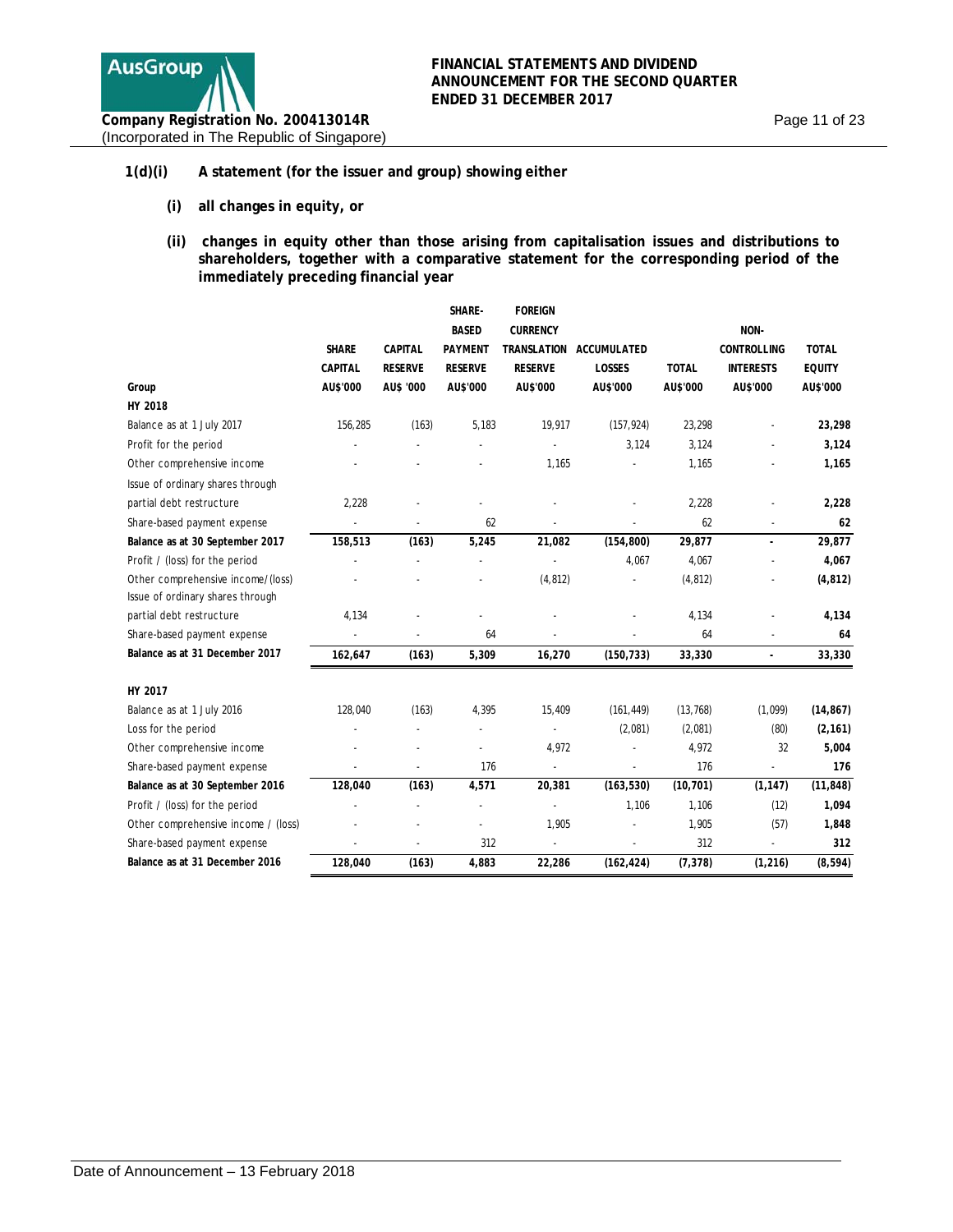

Page 12 of 23

## **1(d)(i) A statement (for the issuer and group) of all changes in equity (continued)**

|                                  |                |                | SHARE-         | <b>FOREIGN</b>     |                    |               |
|----------------------------------|----------------|----------------|----------------|--------------------|--------------------|---------------|
|                                  |                |                | <b>BASED</b>   | <b>CURRENCY</b>    |                    |               |
|                                  | <b>SHARE</b>   | <b>CAPITAL</b> | <b>PAYMENT</b> | <b>TRANSLATION</b> | <b>ACCUMULATED</b> | <b>TOTAL</b>  |
|                                  | <b>CAPITAL</b> | <b>RESERVE</b> | <b>RESERVE</b> | <b>RESERVE</b>     | LOSSES             | <b>EQUITY</b> |
| Company                          | AU\$'000       | AU\$'000       | AU\$'000       | AU\$'000           | AU\$'000           | AU\$'000      |
| HY 2018                          |                |                |                |                    |                    |               |
| Balance as at 1 July 2017        | 156,285        | (163)          | 5,183          | 25,009             | (165, 247)         | 21,067        |
| Loss for the period              |                |                |                |                    | (2, 200)           | (2, 200)      |
| Other comprehensive income       |                |                |                | 1,297              |                    | 1,297         |
| Issue of ordinary shares through |                |                |                |                    |                    |               |
| partial debt restructure         | 2,228          |                |                |                    |                    | 2,228         |
| Share-based payment expense      |                |                | 62             |                    |                    | 62            |
| Balance as at 30 September 2017  | 158,513        | (163)          | 5,245          | 26,306             | (167, 447)         | 22,454        |
| Profit for the period            |                |                |                |                    | 835                | 835           |
| Other comprehensive loss         |                |                |                | 426                |                    | 426           |
| Issue of ordinary shares through |                |                |                |                    |                    |               |
| partial debt restructure         | 4,134          |                |                |                    |                    | 4,134         |
| Share-based payment expense      |                |                | 64             |                    |                    | 64            |
| Balance as at 31 December 2017   | 162,647        | (163)          | 5,309          | 26,732             | (166, 612)         | 27,913        |
| HY 2017                          |                |                |                |                    |                    |               |
| Balance as at 1 July 2016        | 128,040        | (163)          | 4,395          | 24,615             | (166, 249)         | (9, 362)      |
| Profit for the period            |                |                |                |                    | 2,889              | 2,889         |
| Other comprehensive loss         |                |                |                | (909)              |                    | (909)         |
| Share-based payment expense      |                |                | 176            |                    |                    | 176           |
| Balance as at 30 September 2016  | 128,040        | (163)          | 4,571          | 23,706             | (163, 360)         | (7, 206)      |
| Loss for the period              |                |                |                |                    | (3, 225)           | (3, 225)      |
| Other comprehensive loss         |                |                |                | (11, 516)          |                    | (11, 516)     |
| Share-based payment expense      |                |                | 312            |                    |                    | 312           |
| Balance as at 31 December 2016   | 128,040        | (163)          | 4,883          | 12,190             | (166, 585)         | (21, 635)     |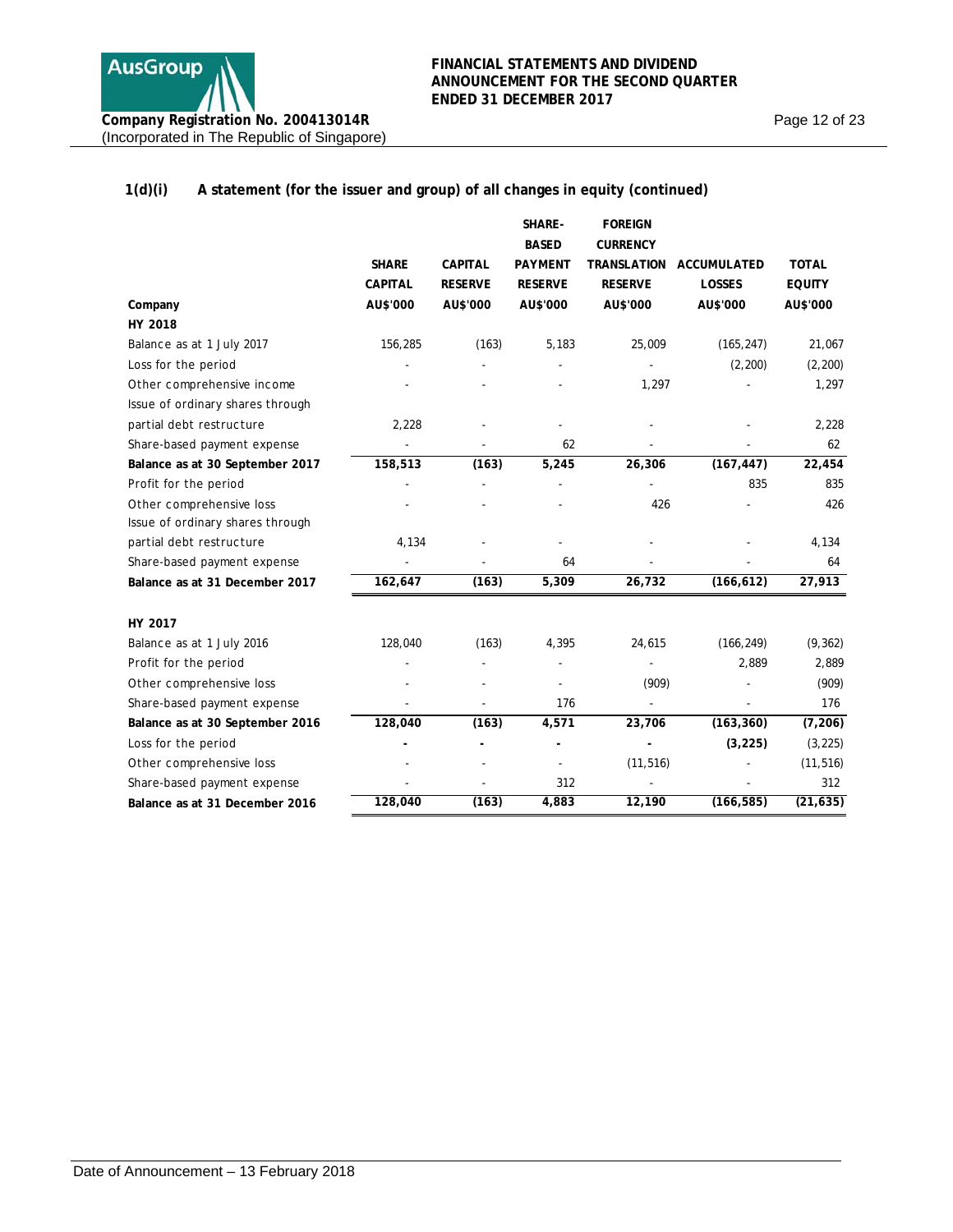

**1(d)(ii) Details of any changes in the company's share capital arising from rights issue, bonus issue, share buy-backs, exercise of share options or warrants, conversion of other issues of equity securities, issue of shares for cash or as consideration for acquisition or for any other purpose since the end of the previous period reported on. State the number of shares that may be issued on conversion of all the outstanding convertibles, if any, against the total number of issued shares excluding treasury shares and subsidiary holdings of the issuer, as at the end of the current financial period reported on and as at the end of the corresponding period of the immediately preceding financial year. State also the number of shares held as treasury shares and the number of subsidiary holdings, if any, and the percentage of the aggregate number of treasury shares and subsidiary holdings held against the total number of shares outstanding in a class that is listed as at the end of the current financial period reported on and as at the end of the corresponding period of the immediately preceding financial year** 

|                         | 31 December 2017 | 31 December 2016 |
|-------------------------|------------------|------------------|
| Number of issued shares |                  |                  |
| Opening balance         | 1,413,250,486    | 740,432,016      |
| Issuance of shares      | 91,554,980       |                  |
| Closing balance         | 1,504,805,466    | 740,432,016      |

On 29 September 2017, the Company announced the results of the exchange offer and, on 2 October 2017 the issuance, of 91,554,980 new ordinary shares at an issue price of S\$0.058 to Noteholders, in exchange for the settlement of approximately S\$5.3 million owing on the Multi Currency Notes. Refer to item 1(b)(ii) above for further details.

As at 31 December 2017 there were outstanding options for 119,000 (31 December 2016: 119,000) unissued ordinary shares under the employee share option scheme. All the outstanding options have vested and are exercisable at the balance sheet date.

As at 31 December 2017 there were 216,680 (31 December 2016: 216,680) outstanding rights that may potentially be converted to shares under the employee share scheme. No ordinary shares are expected to be issued under the employee share scheme as the Group did not meet the relevant Total Shareholder Return targets (Total Shareholder Return is based on a comparable peer group).

As at 31 December 2017 and 31 December 2016 respectively there were no treasury shares held by the company.

**1(d)(iii) To show the total number of issued shares excluding treasury shares as at the end of the current financial period and as at the end of the immediately preceding year** 

|                         | 31 December 2017 | 30 June 2017  |
|-------------------------|------------------|---------------|
| Number of issued shares | 1,504,805,466    | 1,364,047,515 |

**1(d)(iv) A statement showing all sales, transfers, disposal, cancellation and/or use of treasury shares as at the end of the current financial period reported on** 

Not applicable.

**1(d)(v) A statement showing all sales, transfers, cancellation and/or use of subsidiary holdings as at the end of the current financial period reported on.**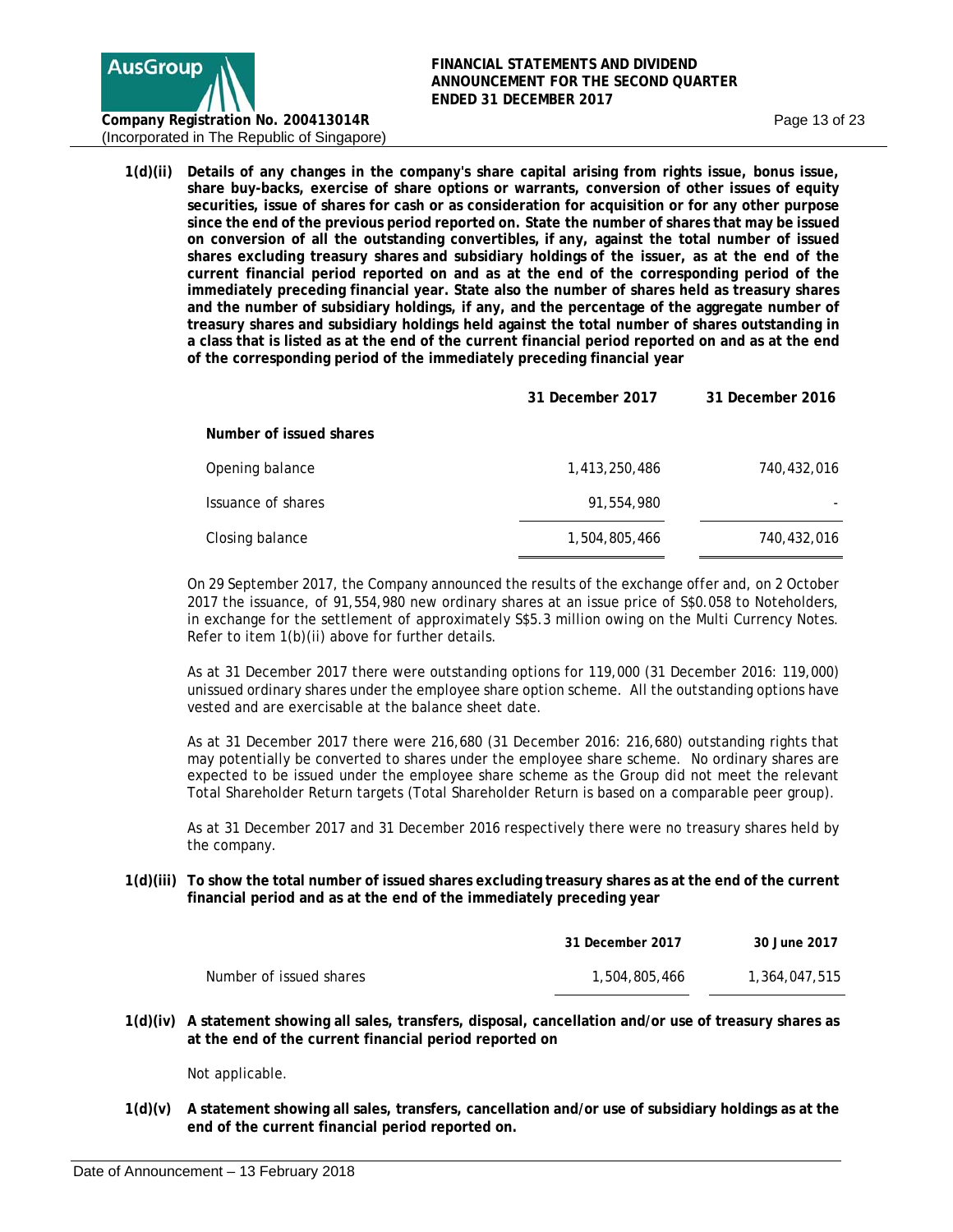Not applicable.

**2. Whether the figures have been audited or reviewed and in accordance with which auditing standard or practice**

The figures have neither been audited nor reviewed.

**3. Where the figures have been audited or reviewed, the auditors' report (including any qualifications or emphasis of a matter)**

Not applicable.

**4. Whether the same accounting policies and methods of computation as in the issuer's most recently audited annual financial statements have been applied**

The accounting policies and methods of computation applied in the financial statements for the current reporting period are consistent with those stated in the audited financial statements for the year ended 30 June 2017, except for adoption of new and amended FRS and Interpretation to FRS ("INT FRS") which are effective for the financial period commencing 1 July 2017. The adoption of these FRS has no material impact on the Group's and the Company's financial statements.

**5. If there are any changes in the accounting policies and methods of computation, including any required by an accounting standard, what has changed, as well as the reasons for, and the effect of, the change**

On 23 August 2016, the Company disclosed the closure of Singapore Fabrication and Manufacturing businesses. Hence, Fabrication and Manufacturing operations in Singapore was classified as discontinued operations. In accordance with FRS 105 *Non-current Assets Held for Sale and Discontinued Operations,* prior periods' figures in the consolidated statement of comprehensive income have been re-presented to disclose discontinued operations. The results and cash flow information are presented below.

|                                                         | 20 2018  | 20 2017  | $+$ /(-) | HY 2018  | HY 2017  | $+$ /(-) |
|---------------------------------------------------------|----------|----------|----------|----------|----------|----------|
|                                                         | AU\$'000 | AU\$'000 | $\%$     | AU\$'000 | AU\$'000 | %        |
| Results of discontinued operations                      |          |          |          |          |          |          |
| Revenue                                                 |          | 351      | N.M.     |          | 1,555    | N.M.     |
| Cost of sales                                           | (2)      | (1, 245) | (99.8)   | (5)      | (3,270)  | (99.8)   |
| Gross loss                                              | (2)      | (894)    | (99.8)   | (5)      | (1, 715) | (99.7)   |
| Other operating income                                  | 1        | 710      | (99.9)   | 13       | 2,286    | (99.4)   |
| Expenses                                                | (18)     | 412      | N.M.     | (109)    | 951      | N.M.     |
| (Loss) / profit from discontinued operations            | (19)     | 228      | N.M.     | (101)    | 1,522    | N.M.     |
| Finance cost                                            |          | (91)     | N.M.     |          | (209)    | N.M.     |
| (Loss) / profit before tax from discontinued operations | (19)     | 137      | N.M.     | (101)    | 1,313    | N.M.     |
| Income tax expense                                      |          |          | N.M.     |          |          | N.M.     |
| Net (loss) / profit from discontinued operations        | (19)     | 137      | N.M.     | (101)    | 1,313    | N.M.     |
| Basic earnings per share (AU\$ cents per share)         | (0.0)    | 0.0      | N.M.     | (0.0)    | 0.2      | N.M.     |
| Diluted earnings per share (AU\$ cents per share)       | (0.0)    | 0.0      | N.M.     | (0.0)    | 0.2      | N.M.     |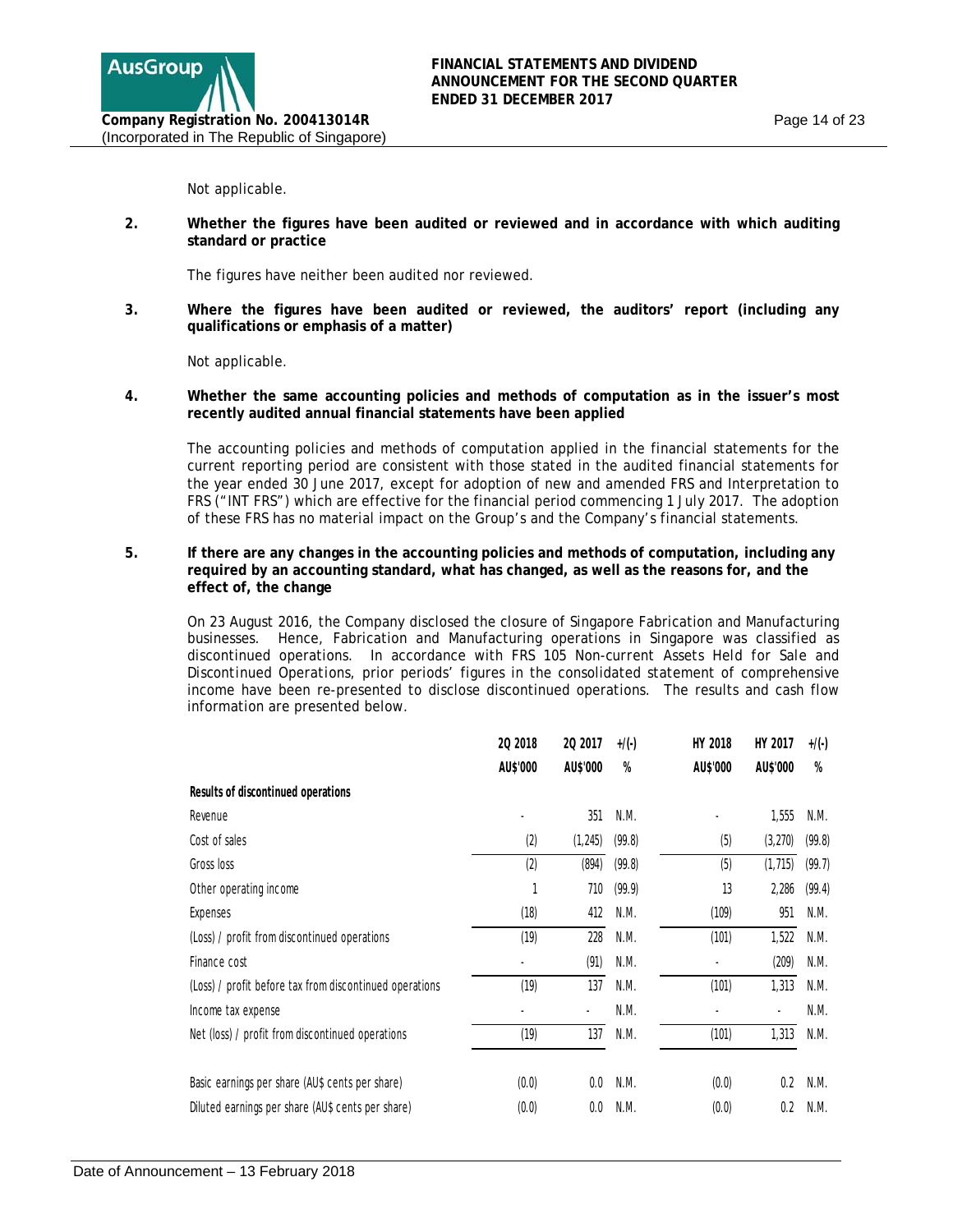

|                                                          | 20 2018  | 20 2017  | $+/(-)$ | HY 2018  | HY 2017  | $+/(-)$ |
|----------------------------------------------------------|----------|----------|---------|----------|----------|---------|
|                                                          | AU\$'000 | AU\$'000 | %       | AU\$'000 | AU\$'000 | %       |
| Cash flows (used in) / from discontinued operations      |          |          |         |          |          |         |
| Net cash used in operating activities                    | (71)     | (800)    | (91.1)  | (154)    | (5, 340) | (97.1)  |
| Net cash generated from / (used in) investing activities |          | 828      | N.M.    |          | 1,335    | N.M.    |
| Net cash inflow from financing activities                | (339)    | 45       | N.M.    | 146      | 4.156    | (96.5)  |
| Net cash flows (used in) / from discontinued operations  | (410)    | 73       | N.M.    | (8)      | 151      | N.M.    |

**6. Earnings per ordinary share of the Group for the current financial period reported on and the corresponding period of the immediately preceding financial year, after deducting any provision for preference dividends**

|                                                                               | <b>GROUP</b><br>20 2018<br>AU\$'000 | <b>GROUP</b><br>20 2017<br>AU\$'000 | <b>GROUP</b><br>HY 2018<br>AU\$'000 | <b>GROUP</b><br>HY 2017<br>AU\$'000 |
|-------------------------------------------------------------------------------|-------------------------------------|-------------------------------------|-------------------------------------|-------------------------------------|
| Profit / (loss) attributable to owners of the Company                         | 4,067                               | 1,106                               | 7,191                               | (975)                               |
| Profit / (loss) attributable to owners of the Company - continuing operations | 4,086                               | 969                                 | 7,292                               | (2, 288)                            |
| Weighted average number of ordinary shares in issue applicable to earnings    |                                     |                                     |                                     |                                     |
| (000)                                                                         | 1,435,826                           | 740,432                             | 1,409,674                           | 740,432                             |
| Fully diluted number of ordinary shares ('000)                                | 1,436,019                           | 740,649                             | 1,409,867                           | 740,649                             |
| Earnings / (loss) per ordinary share (AU cents)                               |                                     |                                     |                                     |                                     |
| - Basic                                                                       | 0.28                                | 0.15                                | 0.51                                | (0.13)                              |
| - Diluted                                                                     | 0.28                                | 0.15                                | 0.51                                | $\cdot^*$                           |
| * Diluted earnings per share is not disclosed as it was anti-dilutive.        |                                     |                                     |                                     |                                     |
| Earnings / (loss) per ordinary share (AU cents) - continuing operations       |                                     |                                     |                                     |                                     |
| - Basic                                                                       | 0.28                                | 0.13                                | 0.52                                | (0.31)                              |
| - Diluted                                                                     | 0.28                                | 0.13                                | 0.52                                | $\cdot^*$                           |

\* Diluted earnings per share is not disclosed as it was anti-dilutive.

Basic earnings per share is calculated by dividing the consolidated profit after tax attributable to the equity holders of the Company by the weighted average of the number of shares outstanding during the period.

For the purposes of calculating diluted earnings per share, the weighted average number of shares on issue has been adjusted as if all dilutive share options and share awards were exercised. The number of shares that could have been issued upon the exercise of all dilutive shares is added to the denominator as the number of shares issued for no consideration. No adjustment is made to the profit/(loss) after taxation.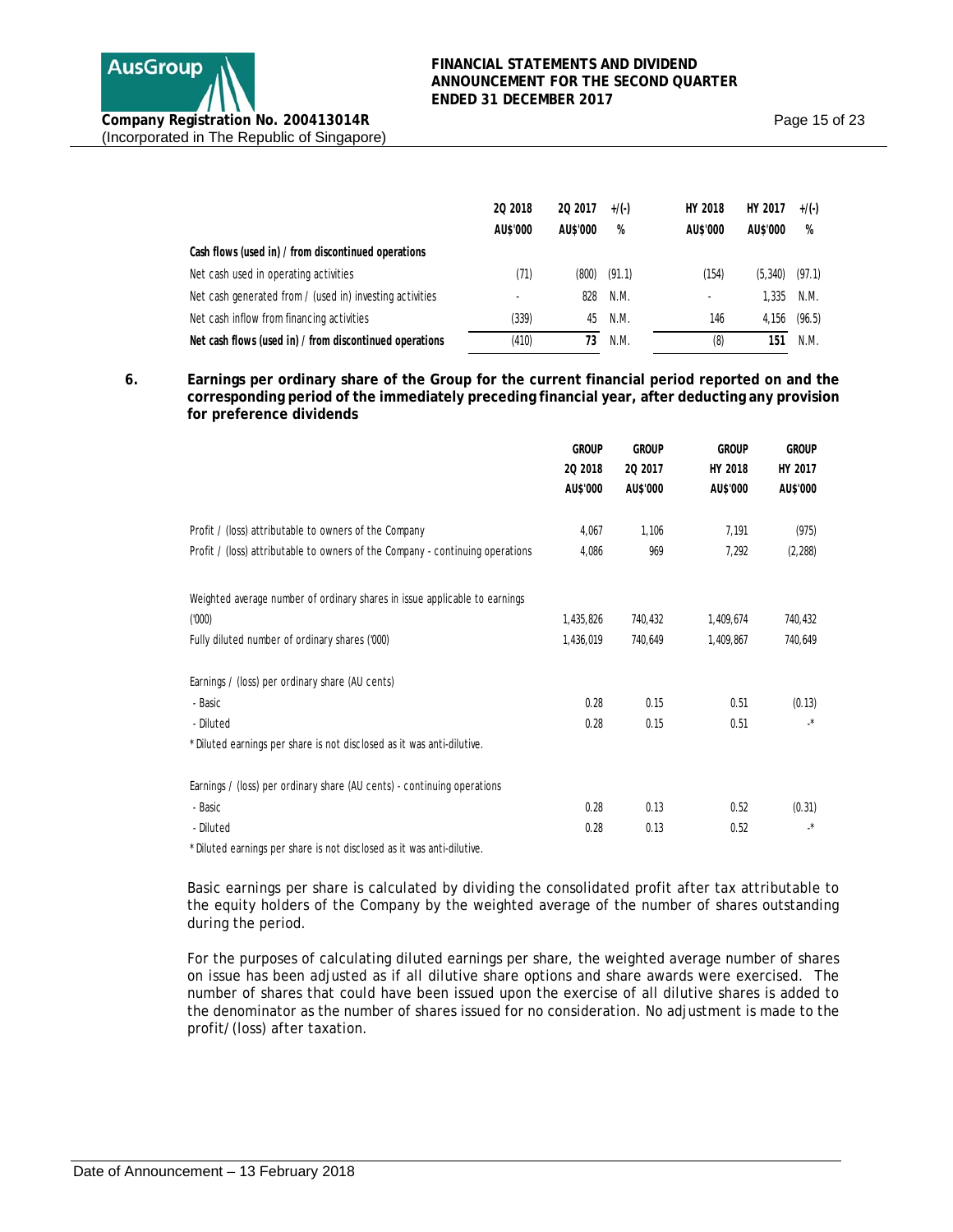

- **7. Net asset value (for the issuer and group) per ordinary share based on the total number of issued shares excluding treasury shares of the issuer at the end of the:-**
- **(a) current financial period reported on; and**
- **(b) immediately preceding financial year**

|                                                                             | <b>GROUP</b> | <b>GROUP</b>          | COMPANY    | <b>COMPANY</b> |
|-----------------------------------------------------------------------------|--------------|-----------------------|------------|----------------|
|                                                                             |              | 31/12/2017 30/06/2017 | 31/12/2017 | 30/06/2017     |
|                                                                             | AU\$'000     | AU\$'000              | AU\$'000   | AU\$'000       |
| Net assets                                                                  | 33,330       | 23,298                | 27,913     | 21.067         |
|                                                                             |              |                       |            |                |
| Net asset value per ordinary share based on issued share capital at the end | 2.2          | 1.7                   | 1.9        | 1.5            |
| of the respective periods (AU cents)                                        |              |                       |            |                |

Net asset value per ordinary share is calculated based on 1,504,805,466 ordinary shares as at 31 December 2017 (30 June 2017: 1,364,047,515 ordinary shares).

- **8. A review of the performance of the Group, to the extent necessary for a reasonable understanding of the group's business. It must include a discussion of the following:-**
- **(a) any significant factors that affected the turnover, costs, and earnings of the group for the current financial period reported on, including (where applicable) seasonal or cyclical factors; and**
- **(b) any material factors that affected the cash flow, working capital, assets or liabilities of the group during the current financial period reported on**
- **A Review of Income Statement**

#### Continuing operations

Revenue for the second quarter of FY2018 increased by 41.3% quarter on quarter (QoQ) to AU\$150.2 million (2Q FY2017: AU\$106.3 million) mainly due to increased revenue contributions from the work undertaken on core projects in the energy and process sectors. In addition, these works were the main contributors to Group revenue for the quarter.

Cost of sales for the second quarter of FY2018 increased by 43.6% QoQ to AU\$139.0 million (2Q FY2017: AU\$96.8 million), the reasons for the movement are similar to the revenue commentary outlined above.

Gross profit increased by 17.7% QoQ to AU\$11.2 million for the second quarter of FY2018 (2Q FY2017: AU\$9.5 million). Gross profit margin for the second quarter of FY2018 was 7.5%, in line with the gross profit margin of the previous quarter (1Q FY2018).

The other operating loss in the quarter is mainly attributed to the loss from the sale of property located at Gap Ridge Industrial Estate in Karratha, WA of AU\$0.8 million. Other operating costs combined with administrative expenses and marketing and distribution expenses decreased significantly in the second quarter of FY2018 by 21.4% QoQ on a comparable basis to AU\$4.2 million (2Q FY2017: AU\$5.4 million).

The profit before interest and tax for the second quarter of FY2018 was AU\$6.8 million, an improvement of 41.7% compared to 2Q FY2017.

Finance costs for the second quarter FY2018 were AU\$3.3 million, a decrease of 11.3% from 2Q FY2017, mainly as a result of the reduced outstanding balance on the Notes and Shareholder Loan following the debt conversion exercises in 4Q FY2017, 1Q FY2018 and 2Q FY2018.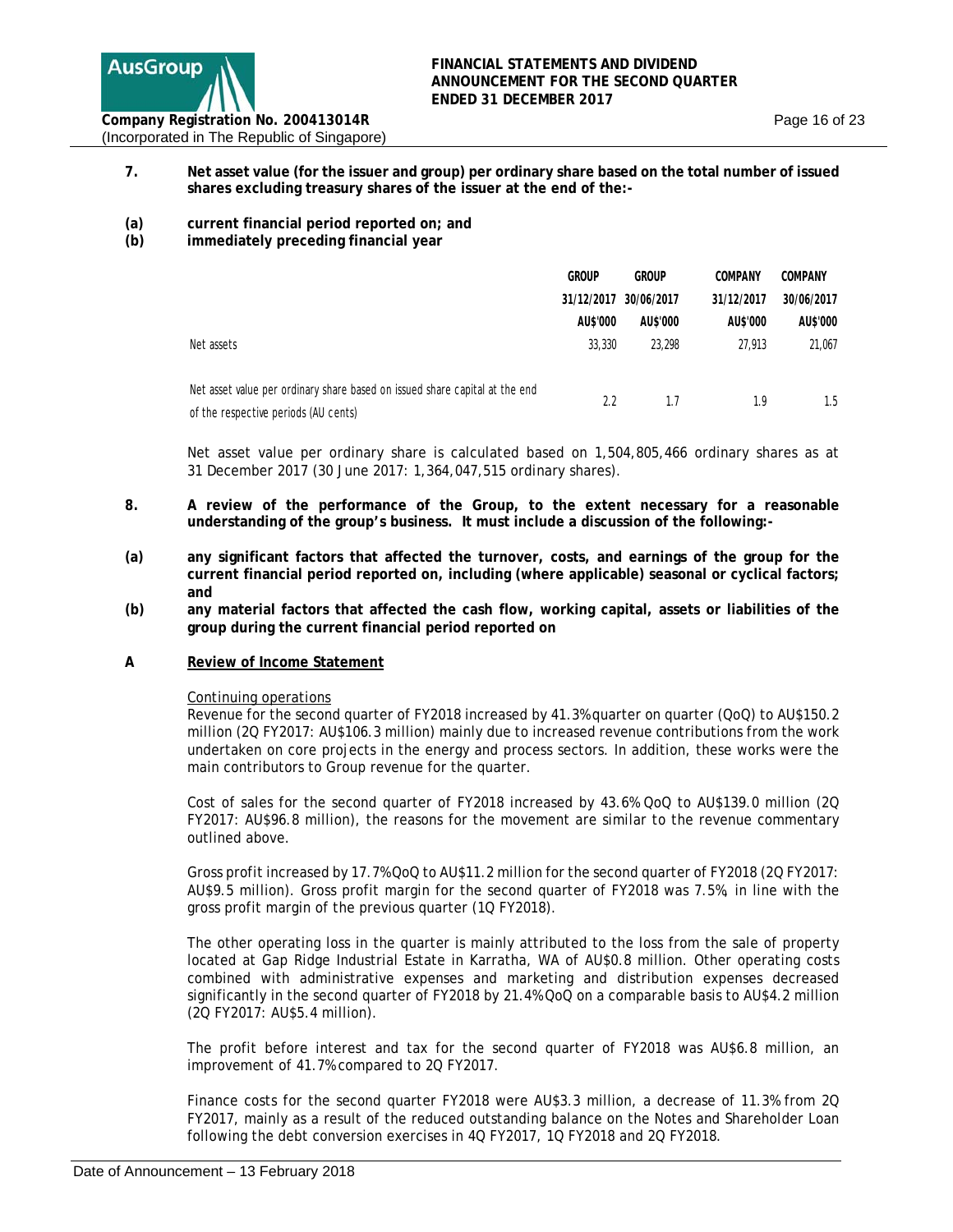As a result of the debt conversion exercise performed during the quarter (as outlined in Section 1(d)(ii)), the Group recorded a one-off net gain of AU\$0.9m.

For details on income tax, please refer to Section 1(a)(ii)C. For results of discontinued operations, please refer to Section 5.

Net profit after tax for the second quarter FY2018 was AU\$4.1 million which is an improvement of over AU\$3.0 million from the result in Q2 FY2017.

### **B Review of Balance Sheet**

#### **Assets**

Cash and bank balances decreased slightly to AU\$33.5 million at 31 December 2017, mainly due to the utilisation of cash received from increased works on core projects in the energy and process sectors, partially pay down of existing debt and the commencement of fuel purchases for the NT Port and Marine business.

Trade receivables balance decreased significantly by AU\$11.6 million since 30 June 2017 to AU\$121.4 million at 31 December 2017, reflecting the cash received in the current quarter from work in progress positions on major projects in the prior quarter.

Current other receivables and prepayments balance increased by AU\$1.5 million to AU\$8.6 million at 31 December 2017, mainly as a result of the prepayment in the quarter for the annual insurance renewal.

Inventories increased by AU\$2.2 million since 30 June 2017 primarily representing the purchase of fuel for the NT Port and Marine business.

Other than the disposal of the property in Karratha WA, the non-current assets balance remained relatively stable in the quarter.

#### **Liabilities**

The trade payables balance increased by AU\$2.4 million since 30 June 2017 to AU\$50.2 million at 31 December 2017, reflecting the increase in work undertaken in the quarter.

Other payables decreased by AU\$7.2 million since 30 June 2017 to AU\$59.6 million mainly due to the settlement of statutory payroll-related liabilities in the quarter. Current accruals for other liabilities balance mainly consisted of accruals for annual leave, rostered day off, sick leave and current long service leave. The current accrual balance increased by AU\$7.9 million from 30 June 2017 mainly due to an increased workforce required for the work on the core projects in the energy and process sectors. Non-current accruals comprised long-term long service leave balance.

Total borrowings decreased overall by AU\$25.8 million since 30 June 2017 to AU\$124.9 million mainly due to the full repayment of the short term bridge loan facility (AU\$13.5 million) and the partial repayment of the AUD short term loan facility (AU\$11.5 million). The other item contributing to the reduction in borrowings was the debt conversion exercise completed in the current quarter reducing the outstanding balance on the Notes by AU\$5.0 million. However, this reduction was offset by the insurance premium funding renewal and the adverse effect of movements in foreign exchange rates.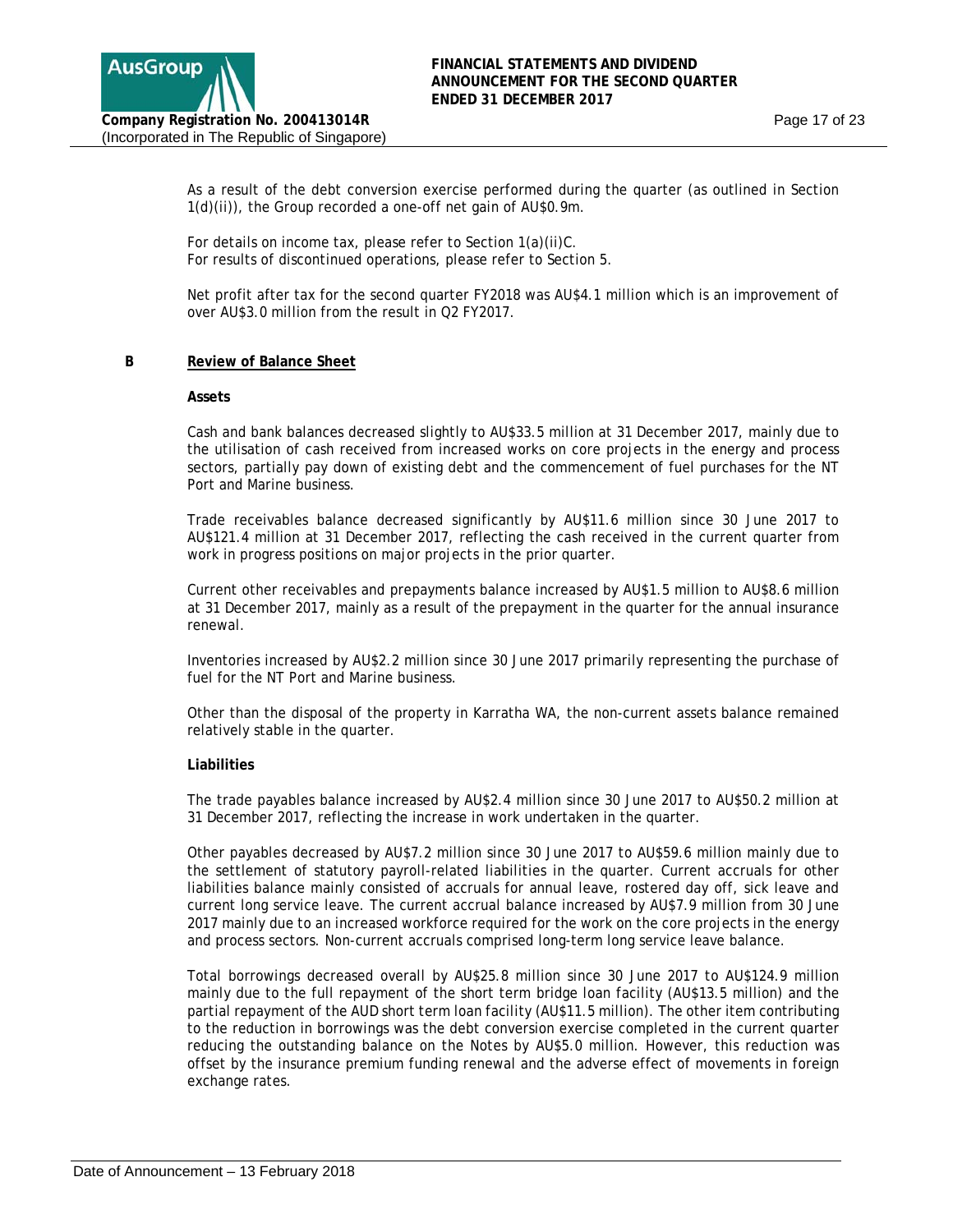

As at 31 December 2017, the Group was in a net current liability position of AU\$62.2 million and net assets were AU\$33.3 million. The Group has sufficient cash resources and banking facilities available to meet the financing needs of its operations, please refer to page 20 for details on going concern.

### **C Review of Statement of Cash Flows**

Operating activities of the Group generated net cash inflows of AU\$25.9 million for HY2018, an improvement of AU\$12.0 million in cash inflows from HY2017. This increase was due to improved profitability and the Group's management of its working capital, particularly the inflow of cash from trade receivables and management of trade payables.

Net cash inflows of AU\$8.9 million occurred from investing activities in HY2018 due to the release of restricted cash of AU\$10.6 million offset by a net outflow of AU\$1.7 million from disposals and purchases of property, plant and equipment in the period.

In relation to the Group's financing activities, movement in the cash flow for HY2018 mainly constituted repayments of debt facilities as outlined above.

As a result of the above activities, the Group recorded an increase in cash and cash equivalents of AU\$10.3 million to AU\$32.2 million at 31 December 2017. Note this amount includes the effect of the restricted cash balance of AU\$1.3 million for the purposes of the cash flow statement.

**9. Where a forecast, or a prospect statement, has been previously disclosed to shareholders, any variance between it and the actual results**

Not applicable.

**10. A commentary at the date of the announcement of the significant trends and competitive conditions of the industry in which the group operates and any known factors or events that may affect the group in the next reporting period and the next 12 months** 

#### **Background Information**

AusGroup offers a range of integrated service solutions to the energy, industrial and mining sectors across Australia and South East Asia. Our diversified service offering supports clients at all stages of their asset development and operational requirements.

Through subsidiaries AGC, MAS and NT Port and Marine, we provide maintenance, construction, access services, fabrication and manufacturing and port & marine services. With over 29 years of experience, we are committed to helping our clients build, maintain and upgrade some of the region's most challenging projects.

#### **Our capabilities**

### Maintenance Services (Integrated Services)

Our maintenance services include long-term specialist support, campaign shutdowns / turnarounds, refractory and the management of all maintenance services.

#### Major Projects - Construction

Our construction services include structural, mechanical, piping (SMP), painting, insulation and fireproofing (PIF) and engineering procurement and construction (EPC).

### Access Services (referred to as MAS)

Our access services include scaffolding, engineering and design, labour supply and stock control, logistics, transportation and rope access.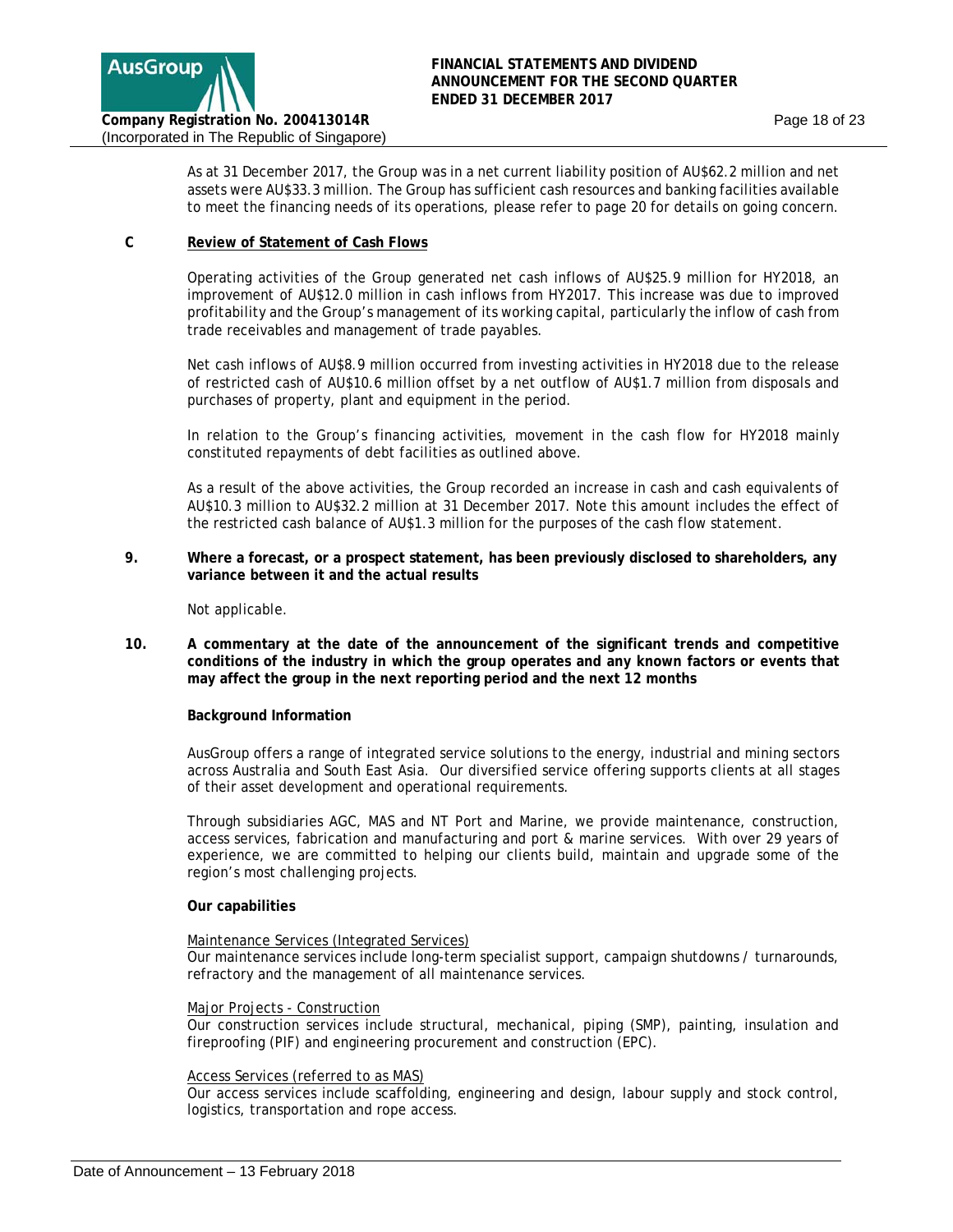

#### Fabrication and Manufacturing

Our services in this business unit includes manufacturing, fabrication and testing.

#### Port and Marine Services

Our port and marine business include marine supply bases, port operations and fuel distribution.

#### **Significant Trends & Competitive Conditions**

The major themes confronting the industry and the Group:

- Major new LNG construction projects are nearing completion and moving into the long term production phase requiring maintenance services over the +40 year project lives providing long term and sustainable demand for the Group's service offering.
- Industry merger and acquisition activity has led to a consolidation of industry participants as current participants focus on providing longer term maintenance services.
- Increasing levels of domestic and international competition have led to continuing margin pressures creating an associated need to implement significant cost reduction initiatives.
- The use of technology and innovation in project execution is key to embedding long term relationships with clients and delivering ongoing predictable earnings.
- Focus on core strengths and capabilities will underpin the profit generation from the Group's service offering.

#### **Karara Mining Limited ("KML") update**

Action is ongoing in the Supreme Court of Western Australia in relation to claims submitted to Karara Mining Limited ("KML") by AGC Industries Pty Limited ("AGCI"), a wholly owned subsidiary of the Group, in relation to its contracted works completed in 2013. The decision by the judge is not expected until the first half of CY2018. Included in trade receivables is management's best estimate of the amounts expected to be recovered.

### **Teras Cargo Transport (America) ("TCTA") update**

The Group, through its wholly owned subsidiary, Teras Global Pte Ltd, is party to legal proceedings in relation to its receivable balance due from Teras Cargo Transport (America) LLC ("TCTA"). The Group chartered one vessel and three barges to TCTA under four different charter-parties. For details on this matter please refer to previous announcements.

In December 2017, an award was made by the arbitrator in favour of Teras Global Pte Ltd. Included in trade receivables is management's best estimate of the amounts expected to be recovered.

#### **General**

The Group has work in hand to the value of AU\$356 million as at 31 December 2017.

The main areas of focus for our business in the short term will rely on our core strengths of providing multi-disciplinary services of scaffolding, insulation, refractory and fabrication services as well as developing our capability in the marine sector through commercialisation of the Port and Marine business.

NT Port and Marine Pty Ltd, a subsidiary of the Company, completed its commercialisation preparations at the Port Melville facility following the successful first delivery of fuel received in the quarter for the fuel distribution business. All assets and property of NT Port and Marine Pty Ltd are secured against the Multi Currency Notes.

The forward pipeline remains solid, with core projects expected to grow in scale and complexity to provide opportunities for organic growth in the energy and process sectors.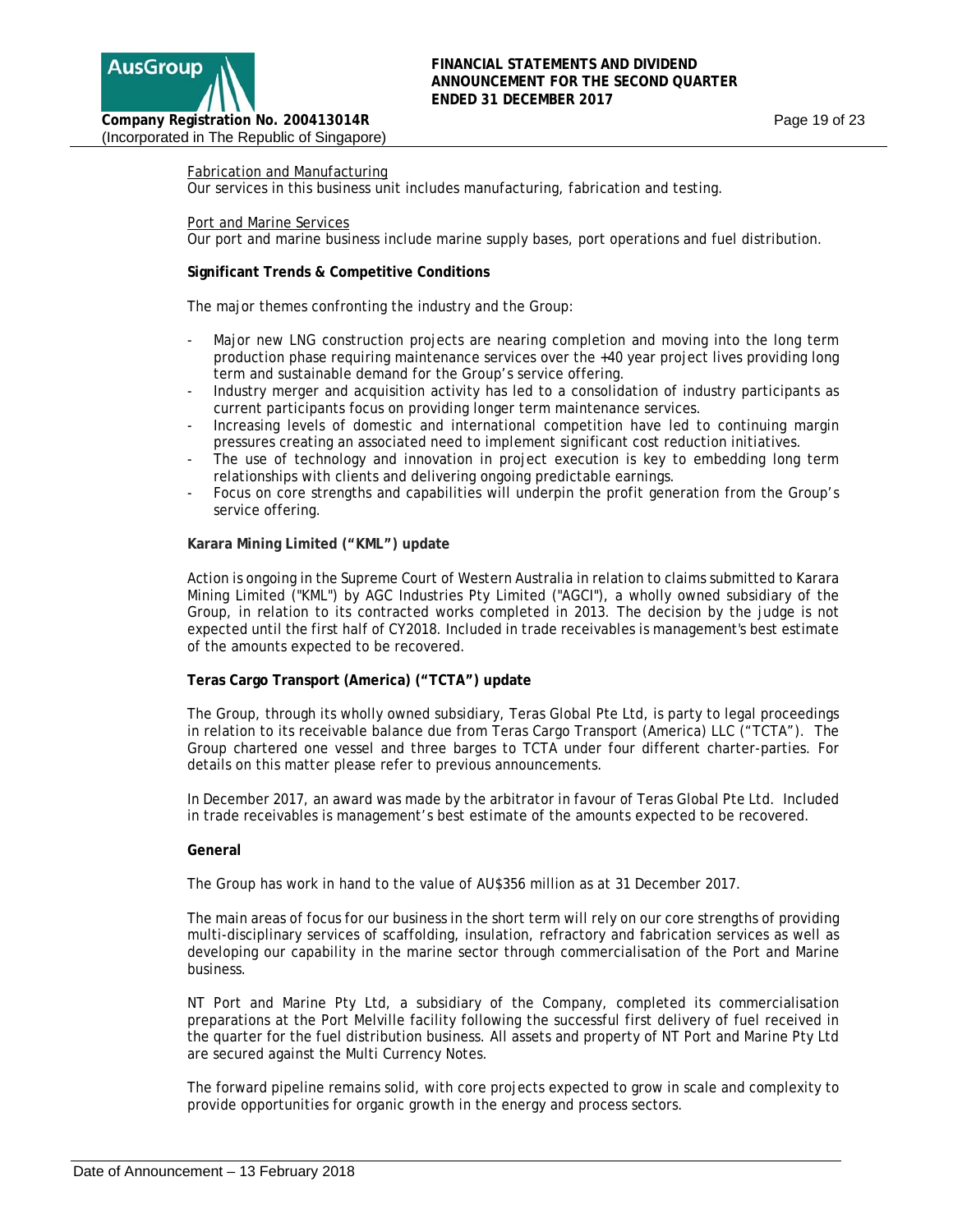

### **Going Concern**

The consolidated financial statements have been prepared on a going concern basis, which assumes that the Group will be able to meet its obligations as and when they fall due.

The Group recognised a net profit after tax of AU\$4.1 million for the quarter and as at that date total assets exceed total liabilities by AU\$33.3 million, an improvement from the prior quarter. While the Group has breached covenants on its major debt facilities during the quarters ended 30 September 2017 and 31 December 2017, it has received waivers for these breaches from its principal banker.

#### Renegotiation of debt facilities

The Group discusses its debt arrangements with its principal banker on an ongoing basis. In May 2017, AusGroup Limited entered into discussions with DBS Bank Limited to convert the Short Term loan to a term facility with an expiry date of 31 December 2019. The Group continues to discuss the tenure of the Short Term Facility with DBS Bank Limited. Until this process is finalised this loan is classified as a current liability. During the prior quarter AusGroup agreed with DBS Bank Limited to utilise a portion (AU\$2.0m) of AusGroup's restricted cash to partially repay the Short Term loan facility.

During the quarter, AusGroup agreed with DBS Bank Limited to utilise a portion (AU\$8.7m) of AusGroup's restricted cash to partially repay the Short Term loan facility. The remaining balance remains payable under an agreed schedule. In addition, the Group is exploring opportunities to extend its debt facilities.

During the year ended 30 June 2016 the Group had been in breach of a number of the financial covenants attached to the S\$110m Multi Currency Notes (the "Notes"). An extension of the maturity date of the Notes facility to 20 October 2018, with an option to extend to 20 October 2019 on the approval of the Noteholders, together with the removal of the financial covenant requirements was approved by the Noteholders on 5 October 2016.

In relation to facilities from its principal banker, the Group is in the process of agreeing appropriate covenants with its principal banker going forward. However, the Group has received a waiver from its principal banker for Quarter 1, Quarter 2, Quarter 3 and Quarter 4 of the 2017 financial year and Quarter 1 and Quarter 2 of the 2018 financial year for the financial covenants that it didn't meet.

In addition, the Group has on issue loans from Ezion Holdings Limited ("Ezion"), a significant shareholder of the Group, which are not currently due to be repaid until after 30 June 2019.

#### Port and Marine services

NT Port and Marine CGU (Cash Generating Unit) completed its commercialisation preparations at the Port Melville facility following the successful first delivery of fuel received in the quarter for the fuel distribution business.

The expansion of the port activities, including fuel distribution and logistical support to the oil and gas exploration sector, is currently being developed to enhance the service offerings of this business.

#### Management's plans to address these uncertainties

In considering the cash requirements for NT Port and Marine's expansion into the provision of fuel distribution and the resultant impact on the current debt profile of the Group it was critical for the Group to assess the potential options for the Group to service, repay and potentially restructure the debt position going forward. As part of the assessment of going concern, management has also reviewed the Group's cash flow forecasts over the period to 31 December 2018, including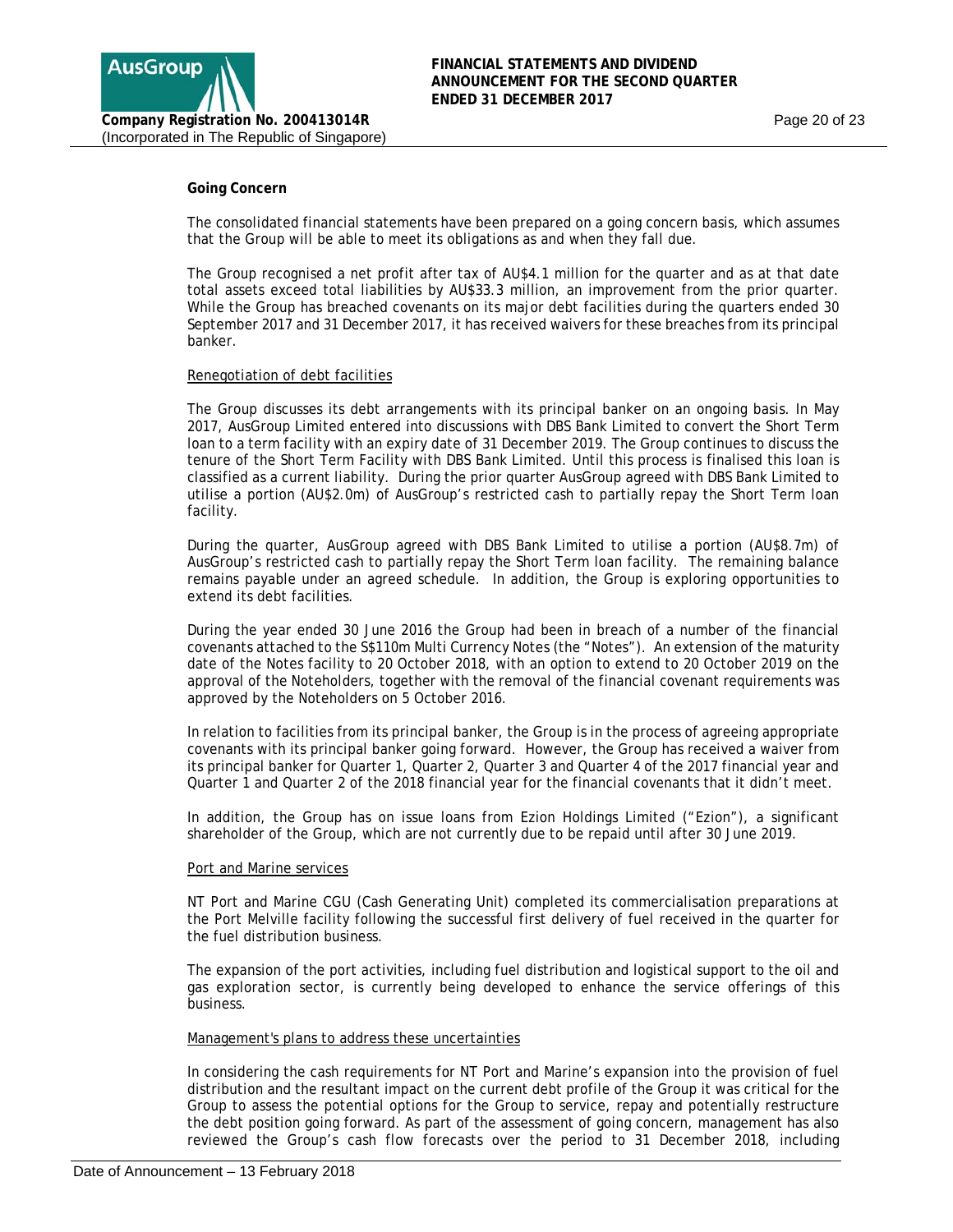

sensitivities such as the slower take-up of revenues from the Port and Marine CGU. These forecasts represent management's best estimate of revenues and costs in the coming periods. As well as cash inflows from work already awarded to the Group, these forecasts include growth expected from the Group's existing contracts and client base. In addition, there are some amounts included in forecast cash flows which relate to winning work from new and existing clients through a competitive tender process and whilst uncertain, management remains confident that sufficient new work will be secured in order to meet the Group's targets.

The Group's cash flow forecasts may not be sufficient to support the repayment of the Note facility, which will be due on 20 October 2018 and, therefore the Group has also assessed the position of the Notes. In addition, the Group has an alternative at the election of the Noteholders, to defer maturity of the Notes to 20 October 2019 upon an Extraordinary Resolution of shareholders being passed in accordance with the Trust Deed. The Group is considering the options available to extinguish this liability, which will involve a restructure of the Notes including the potential conversion of Notes to equity, a refinancing of the Notes and options over the potential divestment of assets or businesses which may be realised to extinguish the Group's debt obligations. On 11 September 2017, the Noteholders were further invited to convert notes to equity in the capital of the Company. The offer was accepted on 29 September 2017 with S\$5,310,189 of Notes to be converted to equity, however, the formal completion and issue of ordinary shares occurred at beginning of Q2 FY2018.

Management has assessed the options available in order to ensure that sufficient cash flow is in place to enable the Group to meet its obligations as they fall due. There are a number of options that the Group is considering which, amongst others, include the potential for some of the Group's current debt providers to convert their debt to equity which has the dual impact of reducing the liability position and reducing the cash outflows from debt servicing after conversion, the potential for raising new equity and the potential divestment of the Group's assets/businesses over the forecast period. The success of the debt to equity processes completed in June 2017, July 2017 and September 2017 which reduced debt by AU\$41.8 million, demonstrates the ability of the Group to implement balance sheet restructuring solutions to strengthen the balance sheet and reduce ongoing interest expenses thereby improving the going concern position of the Group. The Group is also in ongoing discussions with its principal banker regarding appropriate debt facilities going forward. Subsequent to the finalisation of Q1 FY2018 AusGroup agreed with DBS Bank Limited to utilise AusGroup's restricted cash of \$AU8.7m to partially repay the Short Term loan facility. The remaining balance is repayable under an agreed schedule.

Preparation of the financial report on a going concern basis

As a result of the matters outlined above, there is a material uncertainty that may cast significant doubt on the Group's ability to continue as a going concern and, therefore, that it may be unable to realise its assets and discharge its liabilities in the normal course of business. However, after assessing the above factors the directors consider that the Group continues to be able to meet its obligations as and when they fall due based on:

- the forecasted cashflow from the Group to 31 December 2018 including the expected revenue from existing customers and contracts, the expected growth in cashflow from existing customers and contracts and the expected successful conversion of current market tendering opportunities into future revenues;
- the potential to defer maturity of the Notes by 12 months to 20 October 2019 at the election of the Noteholders;
- the current and potential funding facilities available to the Group;
- alternatives for the Group to restructure and potentially extend its current debt facilities and the initiatives being pursued, which may include a further conversion of some of these debts to equity;
- the ability to continue to obtain support in relation to the shareholder loan due after 30 June 2019 from a substantial shareholder of the Company; and
- the options over the potential divestment of assets or businesses which may be realised to extinguish the Group's debt obligations.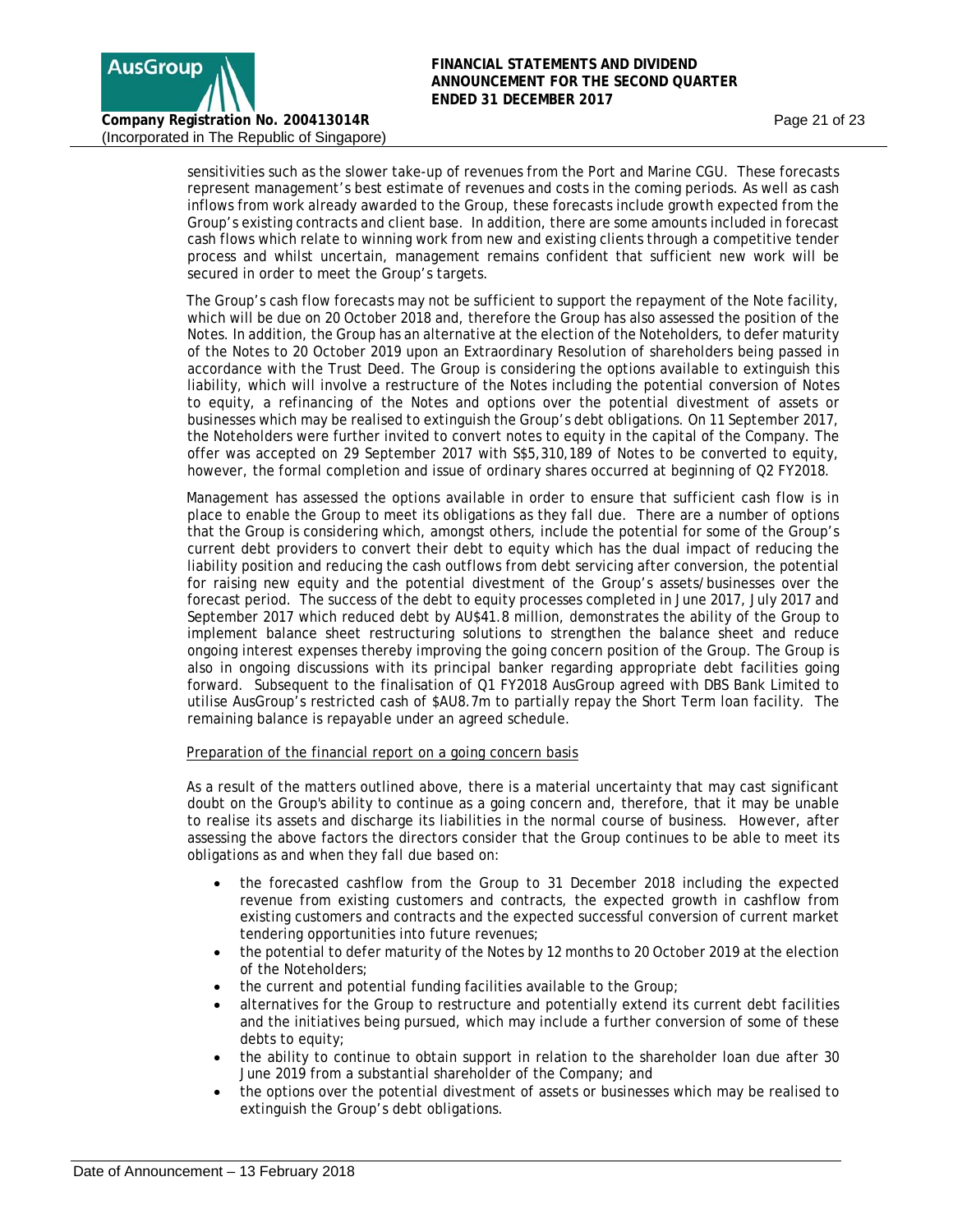

Accordingly, the directors have prepared the report on a going concern basis.

### **11. Dividend**

*(a) Current Financial Period Reported On* Any dividend declared for the current financial period reported on? None.

*(b) Corresponding Period of the Immediately Preceding Financial Year*  Any dividend declared for the corresponding period of the immediately preceding financial year? None.

*(c) Date payable*  Not applicable.

 **(***d) Books closure date* Not applicable.

#### **12. If no dividend has been declared/recommended, a statement to that effect**

No dividend has been declared or recommended.

#### **13. IPT Mandate**

| Name of<br>interested<br>person        | Aggregate value of all interested Aggregate value of all interested<br>person transactions during second person transactions conducted under<br>quarter of FY2018 under review shareholders' mandate pursuant to<br>(excluding transactions less than   Rule 920 of SGX-ST Listing Manual<br>\$100,000 and transactions conducted<br>under shareholders' mandate pursuant | during second quarter of FY2018<br>(excluding transactions less than |
|----------------------------------------|---------------------------------------------------------------------------------------------------------------------------------------------------------------------------------------------------------------------------------------------------------------------------------------------------------------------------------------------------------------------------|----------------------------------------------------------------------|
|                                        | to Rule 920 of SGX-ST Listing Manual)                                                                                                                                                                                                                                                                                                                                     | \$100,000                                                            |
| Ezion Holdings<br>Limited<br>(expense) | N/A                                                                                                                                                                                                                                                                                                                                                                       | *AU\$798,388                                                         |

\* The balance in the quarter consisted only of interest charges on a loan balance held with Ezion Holdings Limited.

#### **14. Negative Assurance pursuant to Rule 705 (5) of the Listing Manual.**

To the best of our knowledge, nothing has come to the attention of the board of directors which may render the interim financial statements to be false or misleading in any material aspect.

#### **15. Confirmation that the issuer has procured undertakings from all of its directors and executive officers (in the format set out in Appendix 7.7) under Rule 720(1).**

The Company hereby confirms that it has procured undertakings from all of its directors and executive officers under Rule 720(1) of the Listing Manual.